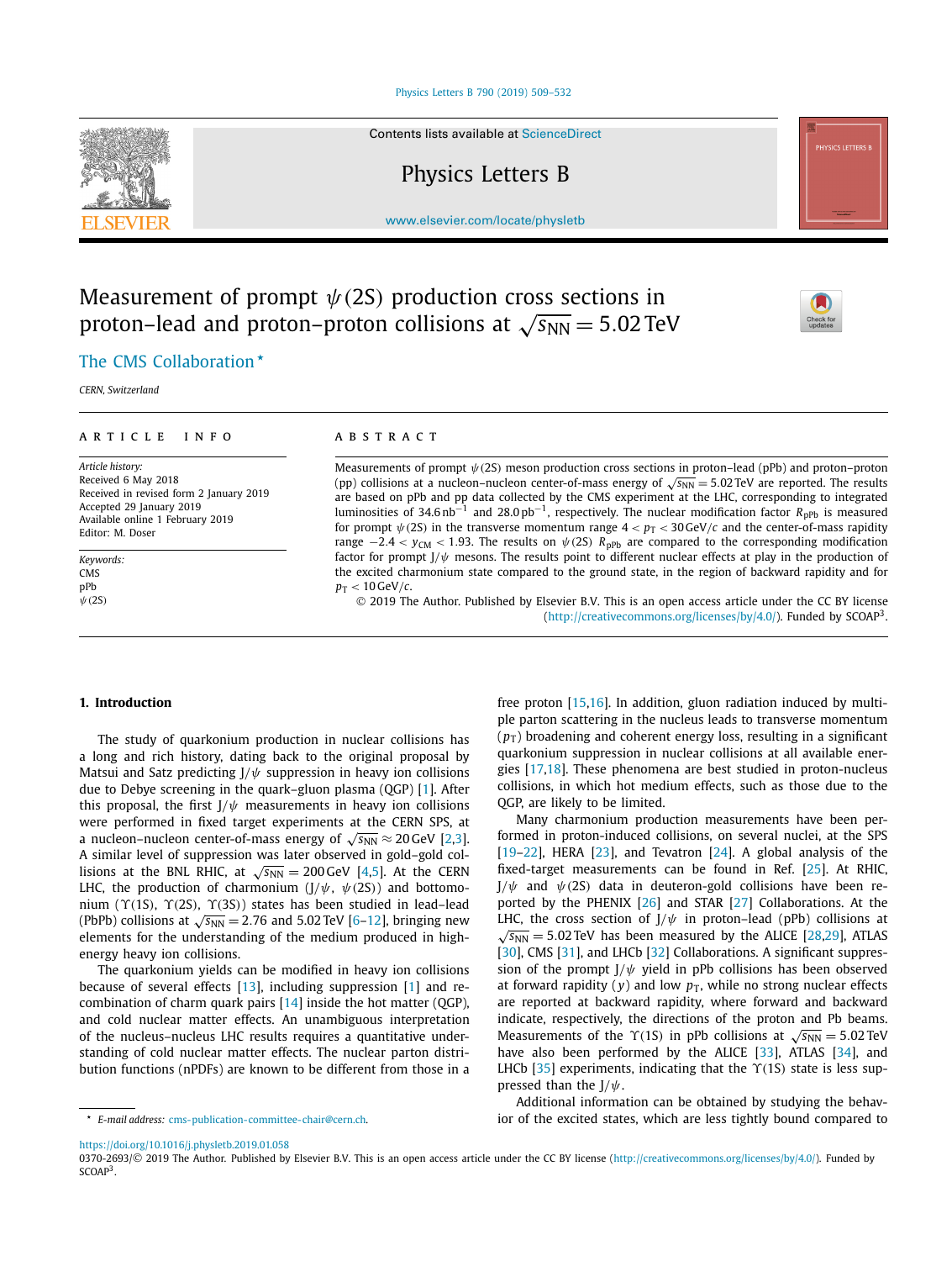<span id="page-1-0"></span>the ground states and might suffer stronger suppression in heavy ion collisions. At the LHC, the ALICE [\[36\]](#page-7-0) and CMS [\[11\]](#page-6-0) Collaborations have reported a stronger suppression of the *ψ(*2S*)* state compared to the  $J/\psi$  in PbPb collisions. In pPb collisions, ALICE [\[37\]](#page-7-0), ATLAS [\[34\]](#page-7-0), and LHCb [\[38\]](#page-7-0) data show that  $\psi$  (2S) suppression, integrated over transverse momentum, is more pronounced than that of the  $J/\psi$ . This observation suggests final-state effects for the excited states, possibly due to inelastic interactions with the medium produced in pPb collisions [\[39\]](#page-7-0). In the bottomonium sector, the double yield ratios *ϒ(*3S*)*/*ϒ(*1S*)* and *ϒ(*2S*)*/*ϒ(*1S*)* in pPb relative to pp collisions have been measured by CMS [\[40\]](#page-7-0) and found to be less than unity, again indicating stronger final-state effects in the production of excited quarkonium states.

This Letter reports measurements of the cross sections for prompt  $\psi$ (2S) production in pp and pPb collisions at  $\sqrt{s_{NN}}$  = 5.02 TeV, with the  $\psi$ (2S) decaying to  $\mu^+\mu^-$ , over the  $p_T$  range 4–30 GeV/*c* and center-of-mass rapidity range  $-2.4 < y_{CM} < 1.93$ . The data were collected with the CMS detector at the LHC, in 2013 for the pPb sample and in 2015 for the pp sample, corresponding to integrated luminosities of  $34.6 \pm 1.2$  nb<sup>-1</sup> [\[41\]](#page-7-0) and  $28.0 \pm 0.6$  pb<sup>-1</sup> [\[42\]](#page-7-0), respectively. In addition, the modification of quarkonium production in pPb collisions is quantified by the nuclear modification factor,  $R_{\text{pPb}}$ , which is defined as the ratio of the cross sections in pPb and pp collisions divided by the Pb mass number,  $A = 208$ . The  $\psi$ (2S)  $R_{\text{pPb}}$  is determined as a function of *y*<sub>CM</sub> and *p*<sub>T</sub>, and is compared to that of the *J/ψ* mesons measured at the same center-of-mass energy [\[31\]](#page-7-0). This is the first measurement of  $\psi$ (2S)  $R_{\text{pPb}}$  at  $\sqrt{s_{NN}}$  = 5.02 TeV in differential bins of  $p_{\text{T}}$ and  $y_{CM}$  that uses the pp data measured at the same center-ofmass energy.

#### **2. The CMS detector**

The central feature of the CMS apparatus is a superconducting solenoid of 6 m internal diameter, providing a magnetic field of 3.8 T. Within the solenoid volume there are a silicon pixel and strip tracker, a lead tungstate crystal electromagnetic calorimeter, and a brass and scintillator hadron calorimeter, each composed of a barrel and two endcap sections. Forward calorimeters extend the pseudorapidity (*η*) coverage provided by the barrel and endcap detectors. The forward hadron (HF) calorimeter uses steel as absorber and quartz fibers as the sensitive material. The two halves of the HF are located at ±11*.*2 m from the nominal interaction point. Together they provide coverage in the range  $3.0 < |\eta| < 5.2$ and also serve as luminosity monitors. Muons are detected in gasionization chambers embedded in the steel flux-return yoke outside the solenoid, in the range  $|\eta|$  < 2.4, with detection planes made using three technologies: drift tubes, cathode strip chambers, and resistive-plate chambers. Matching muons to tracks measured in the silicon tracker results in a relative  $p<sub>T</sub>$  resolution for typical muons in this analysis of 1.3–2.0% in the barrel and better than 6% in the endcaps [\[43\]](#page-7-0). A more detailed description of the CMS detector, together with a definition of the coordinate system used and the relevant kinematic variables, can be found in Ref. [\[44\]](#page-7-0).

#### **3. Event selection**

The pPb collisions at  $\sqrt{s_{NN}} = 5.02$  TeV correspond to a proton beam energy of 4 TeV and a lead beam energy of 1.58 TeV per nucleon. The proton beam traveled in the −*η* direction (in the detector coordinate system) in the first part of the run, corresponding to an integrated luminosity  $\mathcal{L}_{int} = 20.7 \text{ nb}^{-1}$ , and in the opposite direction in the second part of the run, corresponding to  $\mathcal{L}_{int} = 13.9 \text{ nb}^{-1}$ . Particles emitted at  $|\eta_{CM}| = 0$  in the nucleon– nucleon center-of-mass frame are detected in the laboratory frame

at  $\eta_{\text{lab}} = \pm 0.465$  depending on the proton beam direction. In this paper, data for half of the run were reflected so that positive *η* always corresponds to the direction of the proton beam. The pp data set, collected at the same collision energy as the pPb sample, corresponds to  $\mathcal{L}_{int} = 28.0 \text{ pb}^{-1}$ . In the pp sample, the dimuons from  $\psi$ (2S) decays are reconstructed within  $|y_{CM}| < 2.4$  and in the same *p*<sub>T</sub> range as the pPb data,  $4 < p_T < 30$  GeV/*c*.

Inelastic hadronic collisions are selected by requiring at least one HF tower with more than 3 GeV of total energy in each of the two HF calorimeters. This is not required in pp collisions, which suffer less from photon-induced interactions compared to pPb collisions. The pp and pPb events are further selected to have at least one reconstructed primary vertex composed of two or more associated tracks, excluding the two muons, within 25 cm from the nominal interaction point along the beam axis and within 2 cm in the transverse plane. To reject the beam-gas background events, the fraction of good-quality tracks associated with the primary vertex is required to be larger than 25% when there are more than 10 tracks per event.

The dimuon events are selected by the level-1 trigger, a hardware-based trigger system requiring two muon candidates in the muon detectors with no explicit limitations on their  $p<sub>T</sub>$  or *η*. In the offline analysis, muons are required to be within the following kinematic regions, which ensure single-muon reconstruction efficiencies above 10%:

$$
p_T^{\mu} > 3.3 \,\text{GeV}/c \qquad \text{for } |\eta_{\text{lab}}^{\mu}| < 1.2,
$$
  
\n
$$
p_T^{\mu} > (4 - [1.1 | \eta_{\text{lab}}^{\mu}|]) \,\text{GeV}/c \qquad \text{for } 1.2 < |\eta_{\text{lab}}^{\mu}| < 2.1,
$$
  
\n
$$
p_T^{\mu} > 1.3 \,\text{GeV}/c \qquad \text{for } 2.1 < |\eta_{\text{lab}}^{\mu}| < 2.4.
$$
 (1)

The oppositely charged muon pairs are further selected to originate from a common vertex with a  $\chi^2$  probability greater than 1%, and to survive standard identification criteria  $[43]$ . In order to remove cosmic-ray muons, the transverse and longitudinal distances of closest approach between the muon trajectory and the reconstructed primary vertex are required to be less than 0.3 cm and 20 cm, respectively. All of these selections are common to both the pp and the pPb data sets.

#### **4. Yield extraction**

The prompt  $\psi$  (2S) signal extraction procedure is similar to that in previous CMS analyses  $[8,11]$ , and is the same for the pp and pPb data sets. The dimuon mass distribution is fitted with signal (including both the J*/ψ* and *ψ(*2S*)* resonances) and background contributions using an extended unbinned maximum likelihood procedure [\[45\]](#page-7-0). While the scope of the present Letter is the measurement of the prompt  $\psi$  (2S) production, the J/ $\psi$  resonance was included in the  $\psi$ (2S) fit to increase the peak fitting stability. It has been checked that the prompt  $J/\psi$  results obtained in this analysis agree with the ones in Ref.  $[31]$ , which used a different method for separating prompt from nonprompt charmonia. The prompt J*/ψ* results of Ref. [\[31\]](#page-7-0) are the ones used in this Letter for comparison with the new analysis of  $\psi$ (2S) production. Both resonance shapes are modeled by the weighted sum of a Crystal Ball (CB) [\[46\]](#page-7-0) and a Gaussian function. The CB function,  $g_{CB}(m)$ , combines a Gaussian core and a power law tail with exponent *n*, accounting for energy loss due to final-state photon radiation, with a parameter *α* defining the transition between the Gaussian and the power law functions: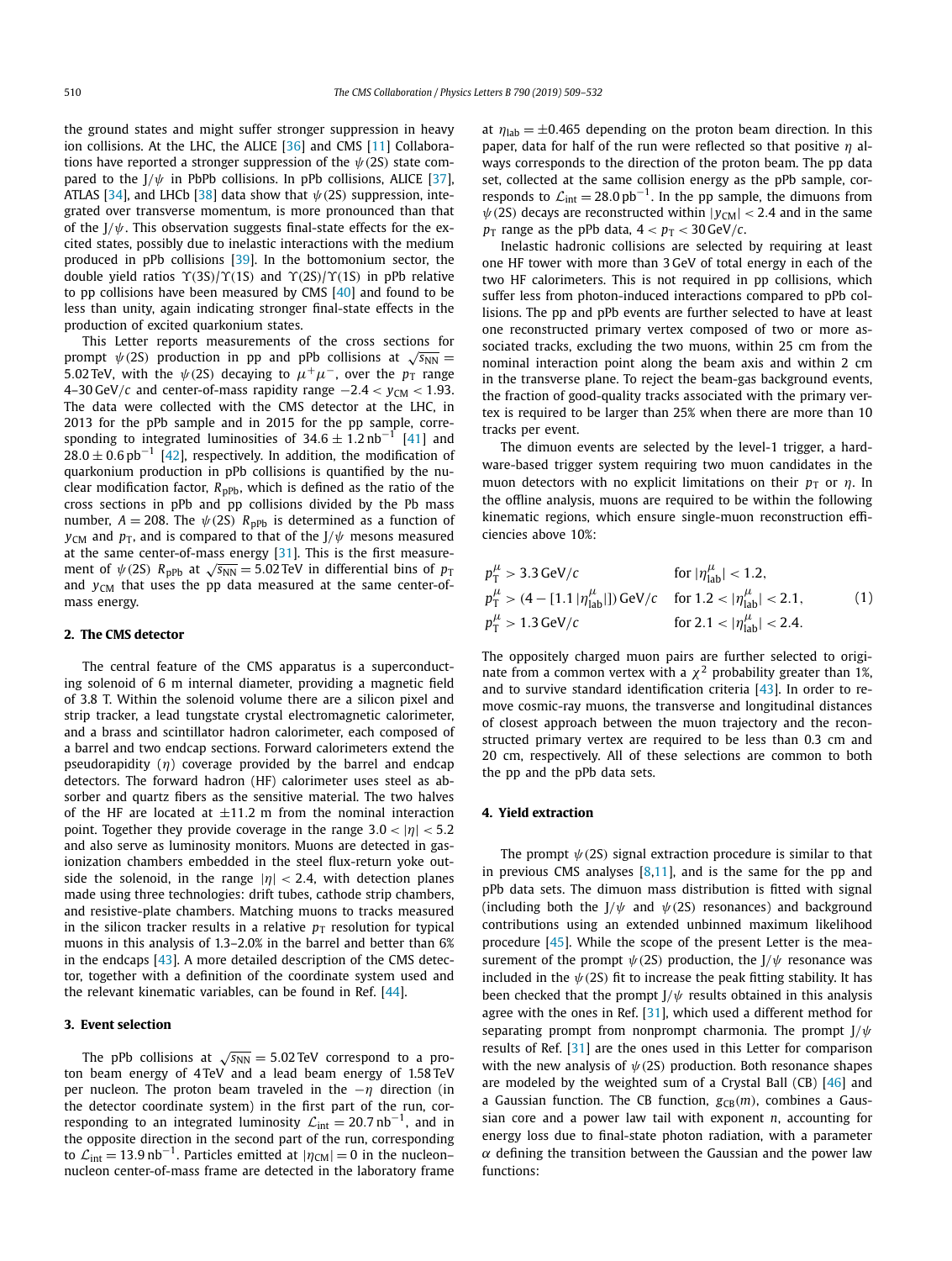<span id="page-2-0"></span> $g_{CB}(m) =$ 

$$
\begin{cases}\n\frac{N}{\sqrt{2\pi} \sigma_{CB}} \exp\left(-\frac{(m-m_0)^2}{2 \sigma_{CB}^2}\right), & \text{for } \frac{m-m_0}{\sigma_{CB}} > -\alpha; \\
\frac{N}{\sqrt{2\pi} \sigma_{CB}} \left(\frac{n}{|\alpha|}\right)^n \exp\left(-\frac{|\alpha|^2}{2}\right) & (\frac{2}{\sqrt{2\pi} \sigma_{CB}}\right)^{-n}, & \text{for } \frac{m-m_0}{\sigma_{CB}} < -\alpha.\n\end{cases}
$$

The CB and Gaussian functions have independent widths,  $\sigma_{CR}$ and  $\sigma$ <sub>G</sub>, to accommodate the dependence of the dimuon invariant mass resolution on the dimuon rapidity and  $p<sub>T</sub>$ , but share a common mean  $m_0$  representing the  $J/\psi$  mass. The signal models used for the  $\psi$ (2S) and J/ $\psi$  share the same  $\alpha$  and *n* parameters. The mean and the width of the Gaussian model for the  $\psi$ (2S) are obtained from those of the J/ $\psi$ , scaled by their mass ratio  $(m_{\psi(2S)}/m_{J/\psi} = 1.1903$  [\[47\]](#page-7-0)). The following parameters are left free in the fit:  $m_0$ ,  $\sigma_{CB}$ ,  $\sigma_G$ ,  $N_{1/\psi}$  (the J/ $\psi$  yield),  $N_{\psi(2S)}$  (the *ψ(*2S*)* yield), *f* (the relative contribution of the Gaussian and CB functions), and  $\alpha$ . Based on simulation studies, the value of the parameter *n* is fixed to 2.1. The parameter  $\alpha$  is left free, covering the variation of signal shapes in each of the  $p<sub>T</sub>$  and rapidity bins. The same value for *f* is used in the definition of the  $\psi$ (2S) and  $J/\psi$  signal shapes. The underlying background is described by a Chebyshev polynomial of degree *N*  $(1 \leq N \leq 3)$ . The degree of the Chebyshev polynomial is obtained in each  $(p_T, y_{CM})$  bin of the analysis using a log-likelihood ratio test. Several alternative fitting procedures have been tested, and the yield variations with respect to the nominal result are included as a systematic uncertainty, as explained in Section [6.](#page-3-0) The two pPb data sets, corresponding to each proton beam direction, are merged and analyzed together after having verified that the independent results are compatible with each other.

The  $J/\psi$  and  $\psi$ (2S) coming from b hadron decays (nonprompt charmonia) are evaluated using the displacement of the  $\mu^+\mu^$ vertex from the primary collision vertex. This secondary  $\mu^+ \mu^$ vertex is characterized by the pseudo-proper decay length,

$$
\ell_{J/\psi} = L_{xy} \frac{m_{J/\psi}}{p_{\rm T}},\tag{3}
$$

where *Lxy* is the transverse distance between the primary and dimuon vertices,  $m_{1/\psi}$  is the mass of the  $J/\psi$  [\[47\]](#page-7-0) (assumed for all muon pairs), and  $p<sub>T</sub>$  is the transverse momentum of the dimuon. Prompt charmonia are selected by requiring <sup>J</sup>*/ψ* to be smaller than a threshold value *l*<sub>0</sub>, which is tuned using simulation separately for the pp and pPb collisions systems, in order to keep 90% of the total prompt charmonia [\[11\]](#page-6-0). Since the <sup>J</sup>*/ψ* resolution improves with increasing dimuon  $p<sub>T</sub>$ , the  $l<sub>0</sub>$  values also depend on  $p<sub>T</sub>$ . The *l*<sub>0</sub> values used remove between 70% and 90% (80% and 90%) of the nonprompt  $\psi$ (2S) in pPb (pp) collisions, from low- to high- $p_T$ .

The yields so obtained have a small nonprompt contamination, which is corrected using the number of simulated events passing and failing the <sup>J</sup>*/ψ* threshold criteria [\[11\]](#page-6-0). The full value of this correction is also propagated as a source of systematic uncertainty.

Fig. 1 shows the dimuon invariant mass distributions with the  $J/\psi$  and  $\psi$ (2S) peaks in pPb and pp data, for one of the bins with the smallest signal-to-background ratio (lowest  $p<sub>T</sub>$  and most backward *y*), after applying the <sup>J</sup>*/ψ* selection, together with the curves resulting from the fits. The raw prompt  $\psi$ (2S) yield extracted in these bins is ∼300 for the pPb, and twice as much for the pp samples.



pPb 34.6 nb<sup>-1</sup>

 $10^{4}$ 

**Fig. 1.** Dimuon invariant mass distribution showing the J*/ψ* and *ψ(*2S*)* peaks in pPb (top panel) and pp (bottom panel) data, after applying the <sup>J</sup>*/ψ* selection, for  $-2.4 < y_{CM} < -1.93$  and  $4 < p_T < 6.5$  GeV/*c*. The fits to the distributions are also shown.

#### **5. Acceptance and efficiency corrections**

Simulated events are used to obtain the acceptance and efficiency correction factors for the measured *ψ(*2S*)* yields. The events are generated using PYTHIA  $6.424$  [ $48$ ] for pPb collisions and PYTHIA 8.209 [\[49\]](#page-7-0) for pp collisions. The generated particles in the pPb Monte Carlo (MC) are boosted by the *β* of the center-of-mass system in the laboratory frame, resulting in  $\Delta y = \pm 0.465$ . The prompt  $J/\psi$  and  $\psi$  (2S) are assumed to be produced unpolarized in both pp and pPb collisions, which is supported by measurements in pp collisions at  $\sqrt{s}$  = 7 TeV [\[50,51\]](#page-7-0). The final-state QED radiation of the decay muons is simulated using PHOTOS 215.5  $[52]$ . Finally, the CMS detector response is simulated using GEANT4 [\[53\]](#page-7-0).

The acceptance in a given  $(p_T, y_{CM})$  bin is defined as the fraction of generated  $\psi$ (2S) mesons resulting in a detectable muon pair, i.e., passing the single muon selection criteria defined in Eq. [\(1\)](#page-1-0). The efficiency is given by the fraction of generated and detectable muon pairs that result in a reconstructed muon pair, also passing the trigger and offline selections. The combined *ψ(*2S*)* acceptance and efficiency for pPb *(*pp*)* results ranges between 13% (14%) in the lowest  $p_T$  region (4.0 <  $p_T < 6.5$  GeV/*c*) and 66% (67%) in the highest  $p<sub>T</sub>$  region (10.0  $<$   $p<sub>T</sub>$   $<$  30.0 GeV/*c*). It is maximum in the overlap region between barrel and endcap detectors, and decreases to minimum values for  $|y_{CM}| > 2$ .

The individual components of the simulation-based dimuon efficiency (track reconstruction, muon identification and selection, and triggering) are probed using single muons from J*/ψ* meson decays in both simulated and collision data, with the *tag-and-probe*

5.02 TeV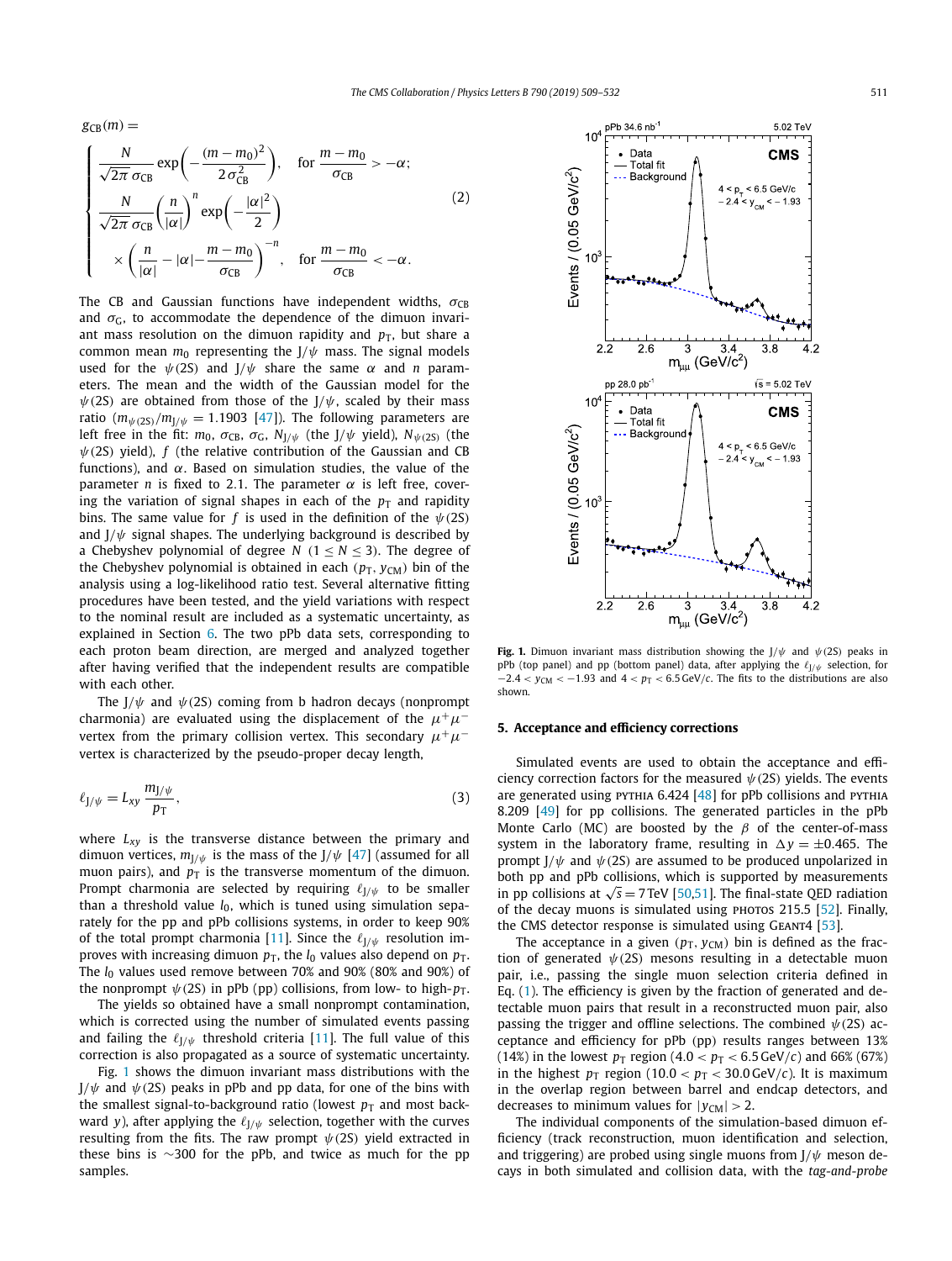<span id="page-3-0"></span>(T&P) method [\[31,54\]](#page-7-0). The data-to-simulation ratios of single muon efficiencies obtained from T&P, calculated as a function of muon *η* and *p*T, are used as weights (*scale factors*) to correct event-by-event the dimuon efficiency. The effect of this correction on the dimuon efficiency is similar for pp and pPb events and ranges from 0.99 to 1.33, with larger corrections at lower  $p<sub>T</sub>$  and more forward/backward rapidities.

#### **6. Systematic uncertainties**

The following sources of point-to-point systematic uncertainties are considered for both pp and pPb data: the yield extraction method, given the choice of signal and background models; acceptance and efficiency corrections, including T&P scale factors and the possible difference in the dimuon  $p<sub>T</sub>$  spectrum between data and simulation; and the nonprompt charmonia contamination. The evaluation of these systematic uncertainties is described below.

- **Signal shape variation.** This systematic uncertainty is obtained by changing the fitting constraints on the CB shape parameters. In the nominal fits, the CB parameter *n* is fixed from simulation,  $n = 2.1$ , and the parameter  $\alpha$  is left free. In a first variation, the parameter  $\alpha$  is fixed to the MC-based value 1.7, and *n* is left free. A second variation consists in fixing both parameters to the values extracted from MC,  $n = 2.1$  and  $\alpha = 1.7$ . The maximum difference, in each analysis bin, between the yields extracted with the nominal fit and either of these variations, is taken as a systematic uncertainty.
- **Background shape variation.** The degree *N* of the Chebyshev polynomial is changed to  $N+1$  if  $N < 3$ , and to  $N-1$  if  $N = 3$ . The systematic uncertainty is estimated as the absolute difference in the yields with respect to the nominal case.
- **Simulated dimuon**  $p_T$  **spectrum.** The acceptance and efficiency correction factors depend on the shape of the simulated *ψ(*2S*)*  $p<sub>T</sub>$  distribution; the difference between data and simulation is a source of systematic uncertainty. The ratio of the corrected yields in data and simulation is evaluated as a function of  $p<sub>T</sub>$ , for each rapidity bin. Continuous weighting factors are obtained by fitting these data-to-simulation ratios with a linear function in  $p_T$ . The acceptance and efficiency values are evaluated again after weighting the  $p<sub>T</sub>$  distribution of the generated *ψ(*2S*)* mesons in the simulation by the function obtained. The difference between the reweighed simulation and the nominal yields is taken as a systematic uncertainty.
- **T&P scale factors.** The statistical uncertainty on the T&P scale factors, as well as systematic uncertainties in their derivation, are accounted for as a systematic uncertainty. These uncertainties are further described in Ref. [\[31\]](#page-7-0).
- **Nonprompt contamination.** The difference between the prompt meson yields with and without the correction for the residual nonprompt contamination is propagated as a systematic uncertainty.

The systematic uncertainty in the yield extraction, determined by summing the uncertainties from the signal and background shape variations in quadrature, is in the range 1.0–22% and 0.4–6.5% for the pPb and pp results, respectively. This large range is mostly driven by the variation of the signal over background ratio across the analysis bins. The dominant part in this uncertainty is from background modeling, with an average over all the  $p_T$  and  $y_{CM}$  bins of 3.9 (2.4)% and a maximum of 22 (4.9)% for the pPb *(*pp*)* results. The average signal modeling contribution is 1.9% and 1.4%, for the pPb and pp results, respectively.

The systematic uncertainty in the acceptance and efficiency correction factors, combining the dimuon  $p_T$  spectrum reweighting



**Fig. 2.** Differential cross section (multiplied by the dimuon branching fraction) of prompt  $\psi$ (2S) production in pPb collisions at  $\sqrt{s_{NN}}$  = 5.02 TeV, as a function of *p*<sub>T</sub>, in several rapidity bins and separately for backward (top panel) and forward (bottom panel) rapidity regions. Statistical and systematic uncertainties are represented with error bars and boxes, respectively. The fully correlated luminosity uncertainty of 3.5% is not included in the point-by-point uncertainties.

and T&P uncertainties, lies within 2.0–7.4% and 1.9–8.1% for the pPb and pp results, respectively. The prompt selection method induces an uncertainty of 4.5–15% (0.2–8.0%) for the pPb *(*pp*)* results, with the maximum value in the lowest  $p<sub>T</sub>$  bin in the backward *y* region. The total systematic uncertainty, calculated as the sum in quadrature of the individual uncertainties, is in the range 5–26% (4–11%) for the pPb *(*pp*)* cross section measurements. In general, the uncertainty is minimum in the highest  $p<sub>T</sub>$  bins in the central *y* region, and increases when going to lower  $p<sub>T</sub>$  and forward/backward *y* regions. For the  $R_{pPb}$  measurement, the pp and pPb uncertainties are considered independent and added in quadrature point-by-point. The total systematic uncertainty in this case is in the range 5.0–22.6%.

The global (common to all points) systematic uncertainty due to the uncertainty in the integrated luminosity of the pPb and pp data sets is 3.5%  $[41]$  and 2.3%  $[42]$ , respectively. For the cross section results, this uncertainty is not included to the point-topoint uncertainties, while for the *R*<sub>pPb</sub> results the two numbers are added in quadrature and displayed as a box around  $R_{pPb} = 1$ . The dominant source of uncertainty for the  $R_{\text{pPb}}$  measurement is the statistical uncertainty in the pPb data.

#### **7. Results**

The prompt  $\psi$ (2S) production cross section (multiplied by the *ψ*(2S) branching fraction to  $μ<sup>+</sup>μ<sup>−</sup>$ ,  $B(ψ(2S) → μ<sup>+</sup>μ<sup>−</sup>)$ ) in the dimuon decay channel is determined as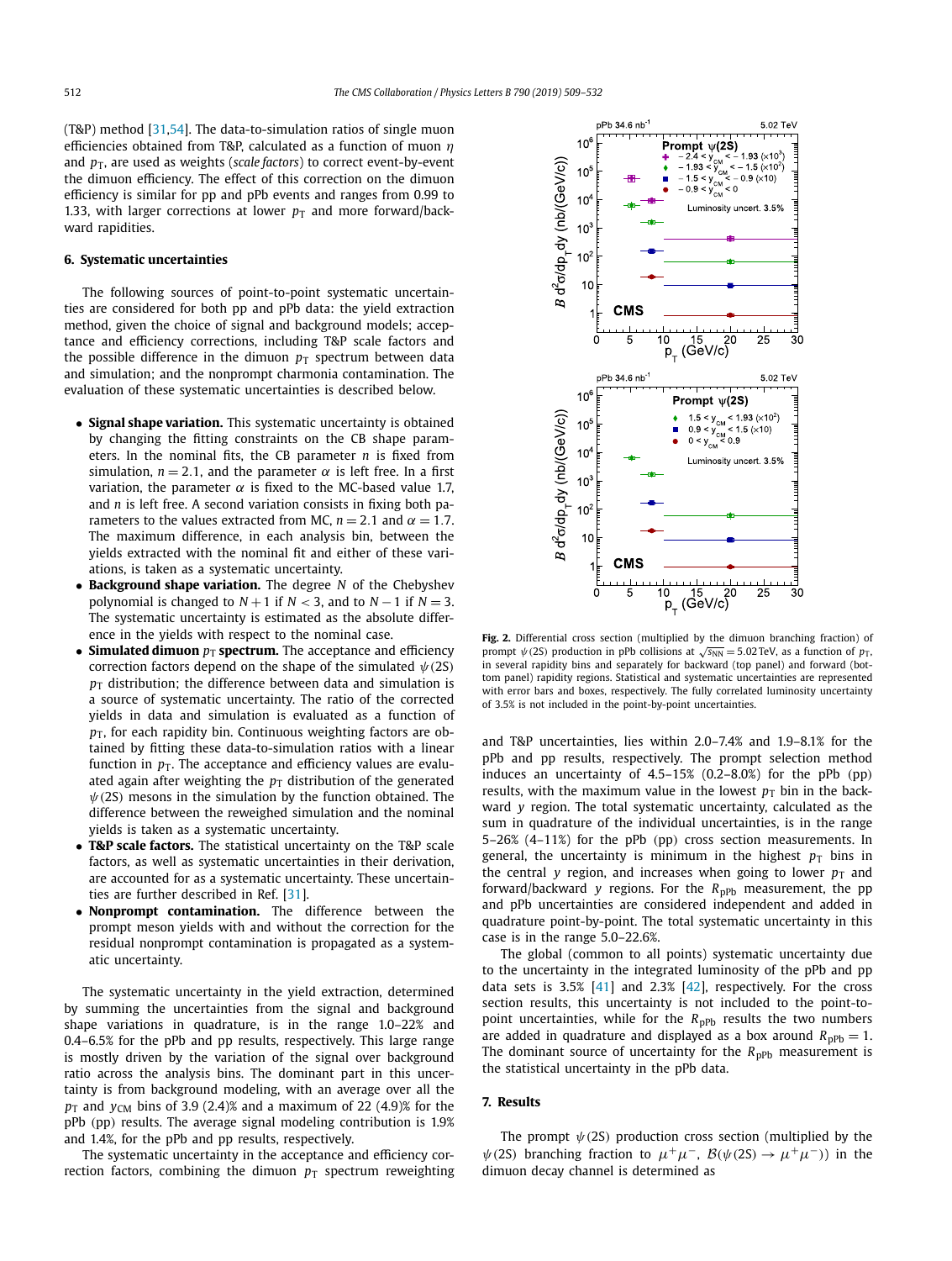<span id="page-4-0"></span>

**Fig. 3.** Differential cross section (multiplied by the dimuon branching fraction) of prompt  $\psi$ (2S) production in pp collisions at  $\sqrt{s}$  = 5.02 TeV as a function of  $p<sub>T</sub>$ , in four *y*<sub>CM</sub> bins. Statistical and systematic uncertainties are represented with error bars and boxes, respectively. The fully correlated luminosity uncertainty of 2.3% is not included in the point-by-point uncertainties.

$$
\mathcal{B}(\psi(2S) \to \mu^+ \mu^-) \frac{d^2 \sigma}{dp_T dy_{CM}} = \frac{N_{\text{fit}}^{\psi(2S)}/(acc \varepsilon)}{\mathcal{L}_{\text{int}} \Delta p_T \Delta y_{CM}},\tag{4}
$$

where  $N_{\text{fit}}^{\psi(2S)}$  is the extracted raw yield of prompt  $\psi(2S)$  mesons in a given  $(p_T, y_{CM})$  bin,  $(\text{acc } \varepsilon)$  is the product of the dimuon ac-ceptance and efficiency described in Section [5,](#page-2-0) and  $\Delta p_T$  and  $\Delta y_{CM}$ are the widths of the kinematic bin considered.

Figs. [2](#page-3-0) and 3 show the production cross sections of prompt  $\psi$ (2S) mesons in pPb and pp collisions at  $\sqrt{s_{NN}} = 5.02$  TeV, respectively. The results are given as a function of  $p<sub>T</sub>$  and in four rapidity bins, separately for forward (the direction of the proton beam) and backward (the direction of the Pb beam) rapidities in the case of the pPb measurements.

The second observable considered is the nuclear modification factor, defined as

$$
R_{\rm pPb}(p_{\rm T}, y_{\rm CM}) \equiv \frac{(\mathrm{d}^2 \sigma / \mathrm{d} p_{\rm T} \, \mathrm{d} y_{\rm CM})_{\rm ppb}}{\mathrm{A}(\mathrm{d}^2 \sigma / \mathrm{d} p_{\rm T} \, \mathrm{d} y_{\rm CM})_{\rm pp}}.
$$
(5)

In the absence of any nuclear effects the measured yield in pPb collisions would be just a superposition of  $A = 208$  (the number of nucleons in the Pb nucleus) pp collisions, and the  $R_{\text{pPb}}$  would be one.

Fig. 4 shows the rapidity dependence of the prompt  $\psi$  (2S)  $R_{\text{pPb}}$ in three  $p_T$  ranges: 4–6.5, 6.5–10, and 10–30 GeV/ $c$ . In the backward rapidity region, the prompt *ψ(*2S*)* mesons are suppressed in the intermediate  $p_T$  region, and compatible with unity in the rest. In the forward rapidity region, the  $R_{\text{pPb}}$  is consistent with unity for all  $p_T$  bins (although systematically smaller). For comparison, the prompt  $J/\psi$  nuclear modification factor [\[31\]](#page-7-0) is also shown in Fig. 4. The measured value of  $R_{\text{pPb}}$  for prompt  $\psi$ (2S) mesons, when integrated over  $p<sub>T</sub>$  and rapidity (6.5 <  $p<sub>T</sub>$  < 30 GeV/*c*,  $|y|$  < 1.6), is  $0.852 \pm 0.037$ stat  $\pm 0.062$ syst. The prompt  $J/\psi$   $R_{pPb}$  in the same kinematic range is  $1.108 \pm 0.021$  stat  $\pm 0.055$  syst. The  $R_{\text{pPb}}$  for prompt  $J/\psi$  mesons lies systematically above that of the  $\psi$ (2S) state. The difference between the two sets of results was quan-



**Fig. 4.** Rapidity dependence of the prompt  $\psi$ (2S)  $R_{\text{pPb}}$  in three  $p_T$  ranges. For comparison, the prompt J/ $\psi$  nuclear modification factor [\[31\]](#page-7-0) is also shown. Statistical and systematic uncertainties are represented with error bars and boxes, respectively. The fully correlated global uncertainty of 4.2% (that affects both charmonia) is displayed as a box around  $R_{\text{pPb}} = 1$ .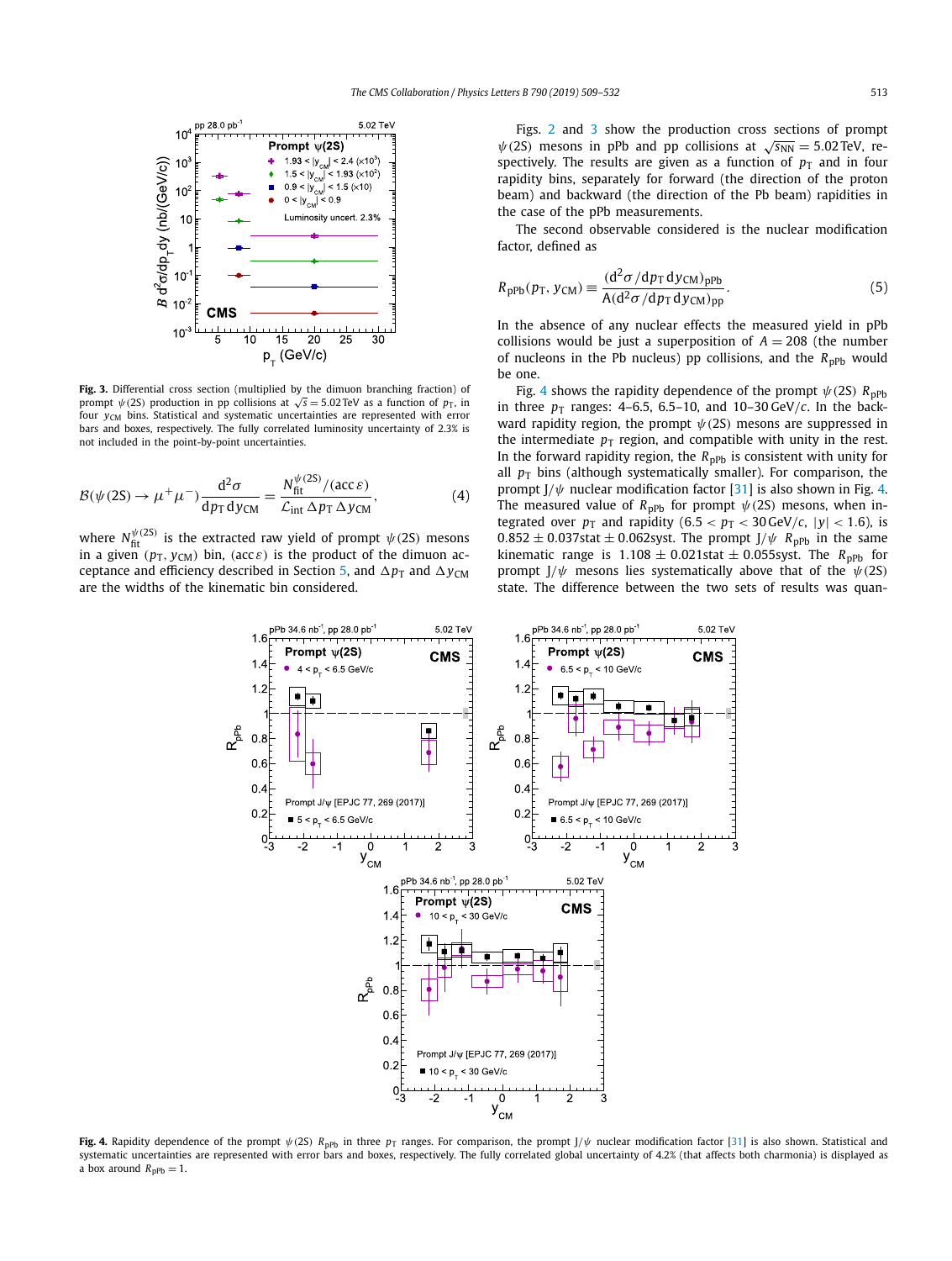

**Fig. 5.** Transverse momentum dependence of the prompt  $\psi$ (2S)  $R_{\text{pPb}}$  in four rapidity ranges. Statistical and systematic uncertainties are represented with error bars and boxes, respectively. The fully correlated global uncertainty of 4.2% is displayed as a box around  $R_{\text{pPb}} = 1$ .

tified, separately for the backward and forward regions, by comparing the two distributions with a  $\chi^2$ -test, removing the correlated uncertainties from the integrated luminosity. The *p*-values are  $<$  0.05 for the lowest two  $p<sub>T</sub>$  ranges in the backward rapidity region, and  $> 0.37$  in all the other rapidity and  $p<sub>T</sub>$  intervals. This shows that, with a *p*-value cutoff of 0.05, the two sets of results are incompatible with each other in the backward rapidity region for  $p_T < 10 \,\text{GeV/c}$ , but are compatible in the rest. This suggests the presence of different nuclear effects at play in the production of the excited charmonium state compared to the ground state, in the region of backward rapidity and for  $p<sub>T</sub> < 10$  GeV/*c*.

Fig. 5 shows the  $p_T$  dependence of the prompt  $\psi$  (2S)  $R_{pPb}$  in seven rapidity bins, from the most backward  $-2.4 < y_{CM} < -1.93$ to the most forward  $1.5 < y_{CM} < 1.93$  accessible regions. Also in this case, a  $\chi^2$ -test was used to quantify the significance of the difference of the results from unity, in which the fully correlated global uncertainty, displayed as a box around  $R_{\text{pPb}} = 1$ , was not included. The *p*-values are below 0.05 only in the most backward region. This points to the presence of nuclear effects affecting the *ψ(*2S*)* production in the most backward region that persists at large transverse momentum.

The suppression of prompt *ψ(*2S*)* mesons as compared to prompt  $J/\psi$  mesons, seen in Fig. [4,](#page-4-0) is compatible with what was measured by the ALICE [\[37\]](#page-7-0), ATLAS [\[34\]](#page-7-0), and LHCb [\[38\]](#page-7-0) Collaborations for  $p_T$  integrated charmonium production in pPb collisions at the same collision energy. While nPDFs [\[15,16\]](#page-6-0) and coherent energy loss [\[17,18\]](#page-6-0) are the most discussed effects to explain prompt  $J/\psi$  meson suppression, these two phenomena are expected to affect the  $R_{pPb}$  of prompt  $J/\psi$  and  $\psi$  (2S) mesons by a similar amount. On the contrary, the final-state interaction with hadrons moving along with the produced charmonium might lead to a stronger suppression of the *ψ(*2S*)* meson, due to its larger size [\[39,55\]](#page-7-0). The present measurements, covering wide transverse momentum  $(4 < p_T < 30 \,\text{GeV/c})$  and rapidity  $(-2.4 < y_{CM} < 1.93)$ ranges, will help understand the origin of the suppression of excited quarkonium states in pPb collisions at the LHC.

#### **8. Summary**

The data collected by CMS in pp and pPb collisions at  $\sqrt{s_{NN}}$  = 5*.*02 TeV are used to investigate prompt *ψ(*2S*)* meson production. The results are based on data samples corresponding to integrated luminosities of 28.0 pb<sup>-1</sup> for pp collisions and 34.6 nb<sup>-1</sup> for pPb collisions. The nuclear modification factor  $(R_{pPb})$  of prompt  $\psi$ (2S), in the kinematic range  $4 < p_T < 30 \,\text{GeV/c}$  and  $-2.4 < y_{CM} < 1.93$ , is determined and compared to that of prompt J*/ψ* mesons, re-ported in Ref. [\[31\]](#page-7-0). The prompt  $\psi$ (2S) production is suppressed in the intermediate 6.5–10 GeV/ $c$   $p_T$  interval in the region of backward rapidity. The *R*<sub>pPb</sub> is consistent with unity everywhere else (although systematically smaller). The *R*<sub>pPb</sub> values of prompt J/ $ψ$ when compared to those of prompt  $\psi$ (2S) mesons, point to different nuclear effects at play in the production of the excited charmonium state compared to the ground state, in the region of backward rapidity and for  $p<sub>T</sub> < 10$  GeV/*c*. The effects of nuclear parton distribution functions or coherent energy loss are expected to affect the  $R_{\text{pPb}}$  of prompt  $J/\psi$  and  $\psi$  (2S) by a similar amount, thus the results hint the presence of final-state interactions with the medium (partonic or hadronic) produced in pPb collisions.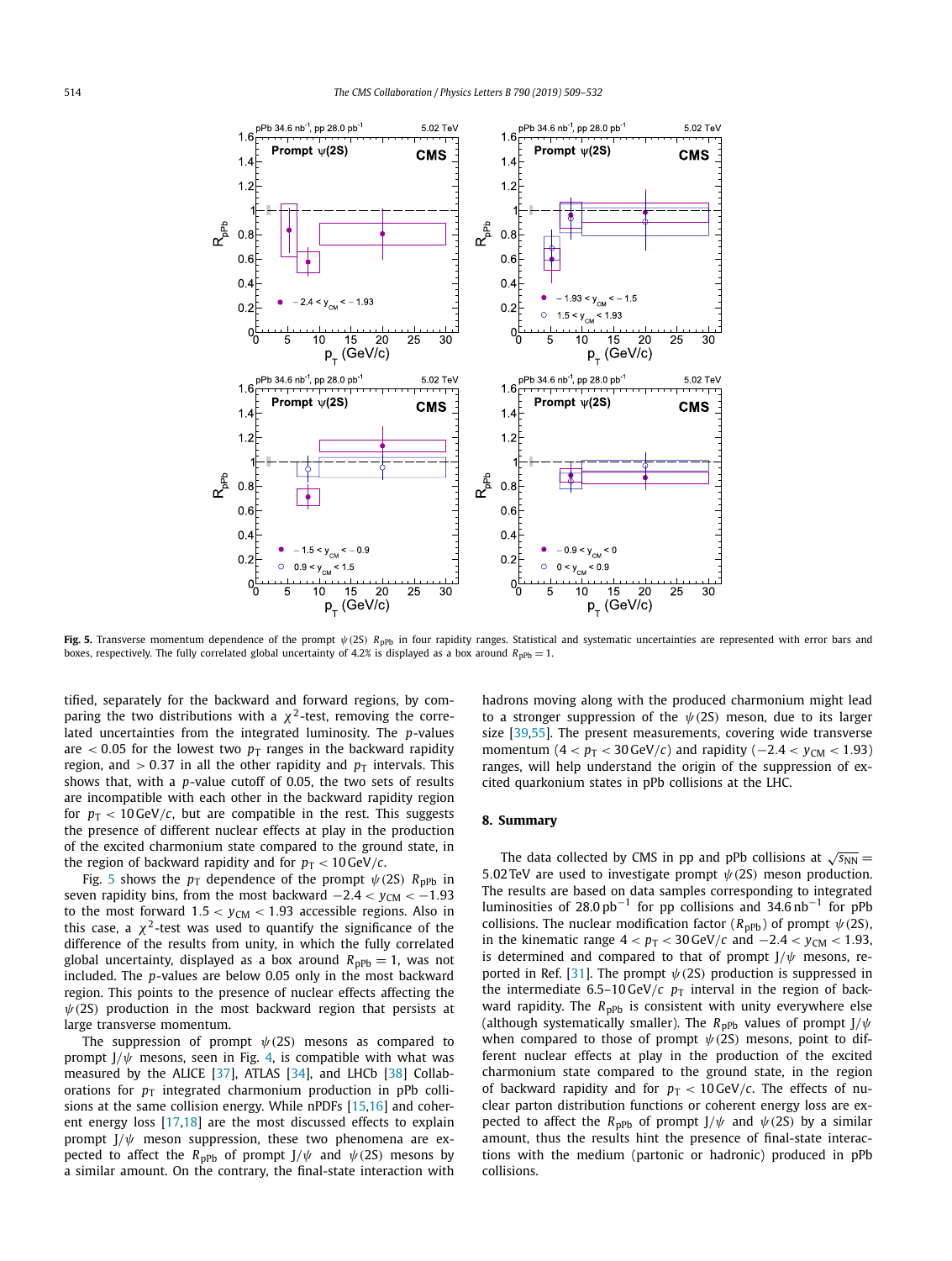#### <span id="page-6-0"></span>**Acknowledgements**

We congratulate our colleagues in the CERN accelerator departments for the excellent performance of the LHC and thank the technical and administrative staffs at CERN and at other CMS institutes for their contributions to the success of the CMS effort. In addition, we gratefully acknowledge the computing centers and personnel of the Worldwide LHC Computing Grid for delivering so effectively the computing infrastructure essential to our analyses. Finally, we acknowledge the enduring support for the construction and operation of the LHC and the CMS detector provided by the following funding agencies: BMWFW and FWF (Austria); FNRS and FWO (Belgium); CNPq, CAPES, FAPERJ, and FAPESP (Brazil); MES (Bulgaria); CERN; CAS, MOST, and NSFC (China); COLCIEN-CIAS (Colombia); MSES and CSF (Croatia); RPF (Cyprus); SENESCYT (Ecuador); MoER, ERC IUT, and ERDF (Estonia); Academy of Finland, MEC, and HIP (Finland); CEA and CNRS/IN2P3 (France); BMBF, DFG, and HGF (Germany); GSRT (Greece); NKFIA (Hungary); DAE and Department of Science and Technology (India); IPM (Iran); SFI (Ireland); INFN (Italy); MSIP and NRF (Republic of Korea); LAS (Lithuania); MOE and UM (Malaysia); BUAP, CINVESTAV, CONA-CYT, LNS, SEP, and UASLP-FAI (Mexico); MBIE (New Zealand); PAEC (Pakistan); MSHE and NSC (Poland); FCT (Portugal); JINR (Dubna); MON, ROSATOM, RAS and RFBR (Russia); MESTD (Serbia); SEIDI, CPAN, PCTI and FEDER (Spain); Swiss Funding Agencies (Switzerland); MST (Taipei); ThEPCenter, IPST, STAR, and NSTDA (Thailand); TUBITAK and TAEK (Turkey); NASU and SFFR (Ukraine); STFC (United Kingdom); DOE and National Science Foundation (USA).

Individuals have received support from the Marie-Curie program and the European Research Council and Horizon 2020 Grant, contract No. 675440 (European Union); the Leventis Foundation; the Alfred P. Sloan Foundation; the Alexander von Humboldt Foundation; the Belgian Federal Science Policy Office; the Fonds pour la Formation à la Recherche dans l'Industrie et dans l'Agriculture (FRIA-Belgium); the Agentschap voor Innovatie door Wetenschap en Technologie (IWT-Belgium); the F.R.S. - FNRS and FWO (Belgium) under the "Excellence of Science – EOS" – be.h project n. 30820817; the Ministry of Education, Youth and Sports (MEYS) of the Czech Republic; the Lendület ("Momentum") Program and the János Bolyai Research Scholarship of the Hungarian Academy of Sciences, the New National Excellence Program ÚNKP, the NKFIA research grants 123842, 123959, 124845, 124850 and 125105 (Hungary); the Council of Science and Industrial Research, India; the HOMING PLUS program of the Foundation for Polish Science, cofinanced from European Union, Regional Development Fund, the Mobility Plus program of the Ministry of Science and Higher Education, the National Science Center (Poland), contracts Harmonia 2014/14/M/ST2/00428, Opus 2014/13/B/ST2/02543, 2014/15/B/ST2/03998, and 2015/19/B/ST2/ 02861, Sonata-bis 2012/07/E/ST2/01406; the National Priorities Research Program by Qatar National Research Fund; the Programa Estatal de Fomento de la Investigación Científica y Técnica de Excelencia María de Maeztu, grant MDM-2015-0509 and the Programa Severo Ochoa del Principado de Asturias; the Thalis and Aristeia programs cofinanced by EU-ESF and the Greek NSRF; the Rachadapisek Sompot Fund for Postdoctoral Fellowship, Chulalongkorn University and the Chulalongkorn Academic into Its 2nd Century Project Advancement Project (Thailand); the Welch Foundation, contract C-1845; and the Weston Havens Foundation (USA).

#### **References**

[1] T. Matsui, H. Satz, J*/ψ* suppression by quark gluon plasma formation, Phys. Lett. B 178 (1986) 416, [https://doi.org/10.1016/0370-2693\(86\)91404-8.](https://doi.org/10.1016/0370-2693(86)91404-8)

- [2] C. Baglin, et al., NA38, The production of J*/ψ* in 200 GeV/nucleon oxygen– uranium interactions, Phys. Lett. B 220 (1989) 471, [https://doi.org/10.1016/](https://doi.org/10.1016/0370-2693(89)90905-2) [0370-2693\(89\)90905-2](https://doi.org/10.1016/0370-2693(89)90905-2).
- [3] M.C. Abreu, et al., NA50, Anomalous J*/ψ* suppression in PbPb interactions at 158 GeV*/c* per nucleon, Phys. Lett. B 410 (1997) 337, [https://doi.org/10.1016/](https://doi.org/10.1016/S0370-2693(97)00915-5) [S0370-2693\(97\)00915-5](https://doi.org/10.1016/S0370-2693(97)00915-5).
- [4] A. Adare, et al., PHENIX, J*/ψ* production versus centrality, transverse momentum, and rapidity in AuAu collisions at  $\sqrt{s_{NN}} = 200$  GeV, Phys. Rev. Lett. 98 (2007) 232301, <https://doi.org/10.1103/PhysRevLett.98.232301>, arXiv:nuclex/0611020.
- [5] A. Adare, et al., PHENIX, J*/ψ* suppression at forward rapidity in AuAu collisions at  $\sqrt{s_{NN}}$  = 200 GeV, Phys. Rev. C 84 (2011) 054912, [https://doi.org/10.](https://doi.org/10.1103/PhysRevC.84.054912) [1103/PhysRevC.84.054912,](https://doi.org/10.1103/PhysRevC.84.054912) arXiv:1103.6269.
- [6] ALICE Collaboration, Centrality, rapidity and transverse momentum dependence of J/ $\psi$  suppression in PbPb collisions at  $\sqrt{s_{NN}}$  = 2.76 TeV, Phys. Lett. B 734 (2014) 314, <https://doi.org/10.1016/j.physletb.2014.05.064>, arXiv:1311.0214.
- [7] CMS Collaboration, Suppression and azimuthal anisotropy of prompt and nonprompt J/ $\psi$  production in PbPb collisions at  $\sqrt{s_{NN}} = 2.76$  TeV, Eur. Phys. J. C 77 (2017) 252, [https://doi.org/10.1140/epjc/s10052-017-4781-1,](https://doi.org/10.1140/epjc/s10052-017-4781-1) arXiv:1610. 00613.
- [8] CMS Collaboration, Measurement of prompt *ψ(*2S*)* to J*/ψ* yield ratios in PbPb and pp collisions at  $\sqrt{s_{NN}} = 2.76$  TeV, Phys. Rev. Lett. 113 (2014) 262301, <https://doi.org/10.1103/PhysRevLett.113.262301>, arXiv:1410.1804.
- [9] CMS Collaboration, Observation of sequential *ϒ* suppression in PbPb collisions, Phys. Rev. Lett. 109 (2012) 222301, [https://doi.org/10.1103/PhysRevLett.](https://doi.org/10.1103/PhysRevLett.109.222301) [109.222301](https://doi.org/10.1103/PhysRevLett.109.222301), arXiv:1208.2826.
- [10] CMS Collaboration, Suppression of *ϒ(*1S*)*, *ϒ(*2S*)* and *ϒ(*3S*)* production in PbPb collisions at  $\sqrt{s_{NN}}$  = 2.76 TeV, Phys. Lett. B 770 (2017) 357, [https://doi.org/10.](https://doi.org/10.1016/j.physletb.2017.04.031) [1016/j.physletb.2017.04.031,](https://doi.org/10.1016/j.physletb.2017.04.031) arXiv:1611.01510.
- [11] CMS Collaboration, Relative modification of prompt *ψ(*2S*)* and J*/ψ* yields from pp to PbPb collisions at  $\sqrt{s_{NN}}$  = 5.02 TeV, Phys. Rev. Lett. 118 (2017) 162301, <https://doi.org/10.1103/PhysRevLett.118.162301>, arXiv:1611.01438.
- [12] CMS Collaboration, Suppression of excited *ϒ* states relative to the ground state in PbPb collisions at  $\sqrt{s_{NN}}$  = 5.02 TeV, Phys. Rev. Lett. 120 (2018) 142301, <https://doi.org/10.1103/PhysRevLett.120.142301>, arXiv:1706.05984.
- [13] V. Kumar, P. Shukla, R. Vogt, Quarkonia suppression in PbPb collisions at  $\sqrt{s_{NN}} = 2.76$  TeV, Phys. Rev. C 92 (2015) 024908, [https://doi.org/10.1103/](https://doi.org/10.1103/PhysRevC.92.024908) [PhysRevC.92.024908,](https://doi.org/10.1103/PhysRevC.92.024908) arXiv:1410.3299.
- [14] P. Braun-Munzinger, V. Koch, T. Schäfer, J. Stachel, Properties of hot and dense matter from relativistic heavy ion collisions, Phys. Rep. 621 (2016) 76, [https://](https://doi.org/10.1016/j.physrep.2015.12.003) [doi.org/10.1016/j.physrep.2015.12.003](https://doi.org/10.1016/j.physrep.2015.12.003), arXiv:1510.00442.
- [15] E.G. Ferreiro, F. Fleuret, J.P. Lansberg, A. Rakotozafindrabe, Impact of the nuclear modification of the gluon densities on *J/ψ* production in pPb collisions at √*s*<sub>NN</sub> = 5 TeV, Phys. Rev. C 88 (2013) 047901, [https://doi.org/10.1103/PhysRevC.](https://doi.org/10.1103/PhysRevC.88.047901) [88.047901](https://doi.org/10.1103/PhysRevC.88.047901), arXiv:1305.4569.
- [16] R. Vogt, Shadowing effects on J*/ψ* and *ϒ* production at energies available at the CERN Large Hadron Collider, Phys. Rev. C 92 (2015) 034909, [https://doi.](https://doi.org/10.1103/PhysRevC.92.034909) [org/10.1103/PhysRevC.92.034909](https://doi.org/10.1103/PhysRevC.92.034909), arXiv:1507.04418.
- [17] F. Arleo, S. Peigné, J*/ψ* suppression in pA collisions from parton energy loss in cold QCD matter, Phys. Rev. Lett. 109 (2012) 122301, [https://doi.org/10.1103/](https://doi.org/10.1103/PhysRevLett.109.122301) [PhysRevLett.109.122301,](https://doi.org/10.1103/PhysRevLett.109.122301) arXiv:1204.4609.
- [18] F. Arleo, R. Kolevatov, S. Peigné, M. Rustamova, Centrality and  $p<sub>T</sub>$  dependence of J*/ψ* suppression in proton-nucleus collisions from parton energy loss, J. High Energy Phys. 05 (2013) 155, [https://doi.org/10.1007/JHEP05\(2013\)155](https://doi.org/10.1007/JHEP05(2013)155), arXiv: 1304.0901.
- [19] J. Badier, et al., NA3, Experimental J*/ψ* hadronic production from 150-GeV/*c* to 280-GeV/*c*, Z. Phys. C 20 (1983) 101, <https://doi.org/10.1007/BF01573213>.
- [20] M.C. Abreu, et al., NA38, Charmonia production in 450-GeV/*c* proton induced reactions, Phys. Lett. B 444 (1998) 516, [https://doi.org/10.1016/S0370-2693\(98\)](https://doi.org/10.1016/S0370-2693(98)01398-7) [01398-7.](https://doi.org/10.1016/S0370-2693(98)01398-7)
- [21] B. Alessandro, et al., NA50, Charmonium production and nuclear absorption in pA interactions at 450-GeV, Eur. Phys. J. C 33 (2004) 31, [https://doi.org/10.](https://doi.org/10.1140/epjc/s2003-01539-y) [1140/epjc/s2003-01539-y](https://doi.org/10.1140/epjc/s2003-01539-y).
- [22] R. Arnaldi, et al., NA60, J*/ψ* production in proton-nucleus collisions at 158 and 400 GeV, Phys. Lett. B 706 (2012) 263, [https://doi.org/10.1016/j.physletb.2011.](https://doi.org/10.1016/j.physletb.2011.11.042) [11.042,](https://doi.org/10.1016/j.physletb.2011.11.042) arXiv:1004.5523.
- [23] I. Abt, et al., HERA-B, Kinematic distributions and nuclear effects of J*/ψ* production in 920 GeV fixed-target proton-nucleus collisions, Eur. Phys. J. C 60 (2009) 525, [https://doi.org/10.1140/epjc/s10052-009-0965-7,](https://doi.org/10.1140/epjc/s10052-009-0965-7) arXiv:0812.0734.
- [24] M.J. Leitch, et al., FNAL E866/NuSea, Measurement of J*/ψ* and *ψ(*2S*)* suppression in pA collisions at 800 GeV*/c*, Phys. Rev. Lett. 84 (2000) 3256, [https://](https://doi.org/10.1103/PhysRevLett.84.3256) [doi.org/10.1103/PhysRevLett.84.3256](https://doi.org/10.1103/PhysRevLett.84.3256), arXiv:nucl-ex/9909007.
- [25] C. Lourenco, R. Vogt, H.K. Woehri, Energy dependence of J*/ψ* absorption in proton-nucleus collisions, J. High Energy Phys. 02 (2009) 014, [https://doi.org/](https://doi.org/10.1088/1126-6708/2009/02/014) [10.1088/1126-6708/2009/02/014](https://doi.org/10.1088/1126-6708/2009/02/014), arXiv:0901.3054.
- [26] S.S. Adler, et al., PHENIX, J*/ψ* production and nuclear effects for d+au and pp collisions at  $\sqrt{s_{NN}}$  = 200 GeV, Phys. Rev. Lett. 96 (2006) 012304, [https://doi.](https://doi.org/10.1103/PhysRevLett.96.012304) [org/10.1103/PhysRevLett.96.012304,](https://doi.org/10.1103/PhysRevLett.96.012304) arXiv:nucl-ex/0507032.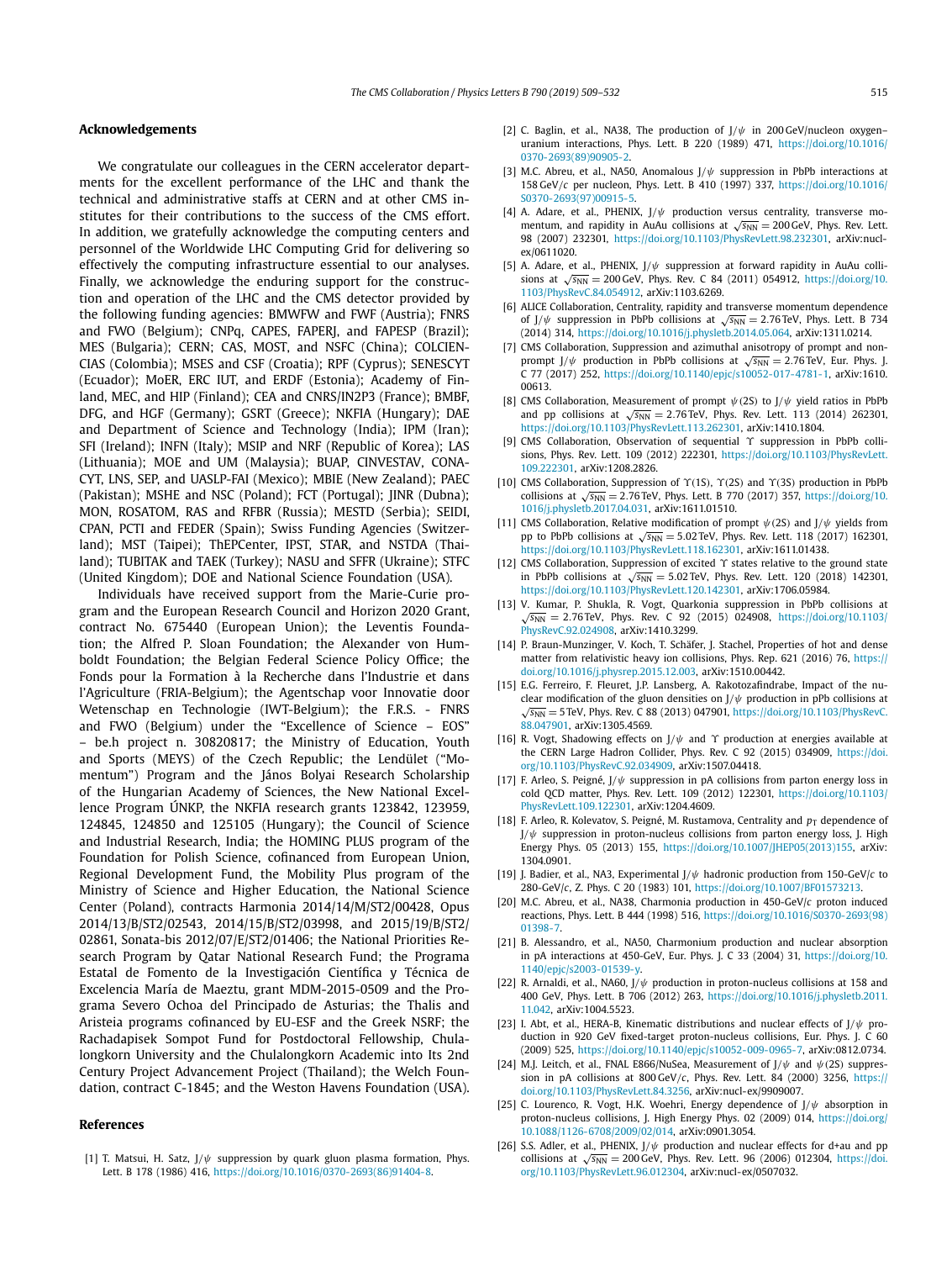- <span id="page-7-0"></span>[27] L. Adamczyk, et al., STAR, Suppression of *ϒ* production in d+Au and AuAu collisions at √<sup>*s*<sub>NN</sub></sup> = 200 GeV, Phys. Lett. B 735 (2014) 127, [https://doi.org/10.1016/](https://doi.org/10.1016/j.physletb.2014.06.028) [j.physletb.2014.06.028,](https://doi.org/10.1016/j.physletb.2014.06.028) arXiv:1312.3675, Erratum: Phys. Lett. B 743 (2015) 537.
- [28] ALICE Collaboration, J/ $\psi$  production and nuclear effects in pPb collisions at  $\sqrt{s_{NN}}$  = 5.02 TeV, J. High Energy Phys. 02 (2014) 073, [https://doi.org/10.1007/](https://doi.org/10.1007/JHEP02(2014)073) [JHEP02\(2014\)073](https://doi.org/10.1007/JHEP02(2014)073), arXiv:1308.6726.
- [29] ALICE Collaboration, Rapidity and transverse momentum dependence of the inclusive J/ $\psi$  nuclear modification factor in pPb collisions at  $\sqrt{s_{NN}} = 5.02$  TeV, J. High Energy Phys. 06 (2015) 055, [https://doi.org/10.1007/JHEP06\(2015\)055](https://doi.org/10.1007/JHEP06(2015)055), arXiv:1503.07179.
- [30] ATLAS Collaboration, Measurement of differential J*/ψ* production cross sections and forward–backward ratios in pPb collisions with the ATLAS detector, Phys. Rev. C 92 (2015) 034904, <https://doi.org/10.1103/PhysRevC.92.034904>, arXiv:1505.08141.
- [31] CMS Collaboration, Measurement of prompt and nonprompt J*/ψ* production in pp and pPb collisions at  $\sqrt{s_{NN}}$  = 5.02 TeV, Eur. Phys. J. C 77 (2017) 269, [https://](https://doi.org/10.1140/epjc/s10052-017-4828-3) [doi.org/10.1140/epjc/s10052-017-4828-3](https://doi.org/10.1140/epjc/s10052-017-4828-3), arXiv:1702.01462.
- [32] LHCb Collaboration, Study of J*/ψ* production and cold nuclear matter effects in pPb collisions at  $\sqrt{s_{NN}} = 5$  TeV, J. High Energy Phys. 02 (2014) 072, [https://](https://doi.org/10.1007/JHEP02(2014)072) [doi.org/10.1007/JHEP02\(2014\)072,](https://doi.org/10.1007/JHEP02(2014)072) arXiv:1308.6729.
- [33] ALICE Collaboration, Production of inclusive *ϒ(*1S*)* and *ϒ(*2S*)* in pPb collisions at  $\sqrt{s_{NN}}$  = 5.02 TeV, Phys. Lett. B 740 (2015) 105, [https://doi.org/10.1016/](https://doi.org/10.1016/j.physletb.2014.11.041) [j.physletb.2014.11.041,](https://doi.org/10.1016/j.physletb.2014.11.041) arXiv:1410.2234.
- [34] ATLAS Collaboration, Measurement of quarkonium production in proton–lead and proton–proton collisions at 5*.*02 TeV with the ATLAS detector, Eur. Phys. J. C 78 (2018) 171, [https://doi.org/10.1140/epjc/s10052-018-5624-4,](https://doi.org/10.1140/epjc/s10052-018-5624-4) arXiv:1709. 03089.
- [35] LHCb Collaboration, Study of *ϒ* production and cold nuclear matter effects in pPb collisions at  $\sqrt{s_{NN}} = 5$  TeV, J. High Energy Phys. 07 (2014) 094, [https://](https://doi.org/10.1007/JHEP07(2014)094) [doi.org/10.1007/JHEP07\(2014\)094,](https://doi.org/10.1007/JHEP07(2014)094) arXiv:1405.5152.
- [36] ALICE Collaboration, Differential studies of inclusive J*/ψ* and *ψ(*2S*)* production at forward rapidity in PbPb collisions at  $\sqrt{s_{NN}}$  = 2.76 TeV, J. High Energy Phys. 05 (2016) 179, [https://doi.org/10.1007/JHEP05\(2016\)179](https://doi.org/10.1007/JHEP05(2016)179), arXiv:1506.08804.
- [37] ALICE Collaboration, Suppression of  $\psi$ (2S) production in pPb collisions at  $\sqrt{s_{NN}}$  = 5.02 TeV, J. High Energy Phys. 12 (2014) 073, [https://doi.org/10.1007/](https://doi.org/10.1007/JHEP12(2014)073) [JHEP12\(2014\)073](https://doi.org/10.1007/JHEP12(2014)073), arXiv:1405.3796.
- [38] LHCb Collaboration, Study of *ψ(*2S*)* production and cold nuclear matter effects in pPb collisions at  $\sqrt{s_{NN}} = 5$  TeV, J. High Energy Phys. 03 (2016) 133, [https://](https://doi.org/10.1007/JHEP03(2016)133) [doi.org/10.1007/JHEP03\(2016\)133,](https://doi.org/10.1007/JHEP03(2016)133) arXiv:1601.07878.
- [39] E.G. Ferreiro, Excited charmonium suppression in proton-nucleus collisions as a consequence of comovers, Phys. Lett. B 749 (2015) 98, [https://doi.org/10.1016/](https://doi.org/10.1016/j.physletb.2015.07.066) [j.physletb.2015.07.066,](https://doi.org/10.1016/j.physletb.2015.07.066) arXiv:1411.0549.
- [40] CMS Collaboration, Event activity dependence of  $\Upsilon$ (nS) production in  $\sqrt{s_{NN}}$  = 5.02 TeV pPb and  $\sqrt{s}$  = 2.76 TeV pp collisions, J. High Energy Phys. 04 (2014) 103, [https://doi.org/10.1007/JHEP04\(2014\)103,](https://doi.org/10.1007/JHEP04(2014)103) arXiv:1312.6300.
- [41] CMS Collaboration, Luminosity calibration for the 2013 proton-lead and proton–proton data taking, CMS Physics Analysis Summary CMS-PAS-LUM13-002, [http://cds.cern.ch/record/1643269,](http://cds.cern.ch/record/1643269) 2014.<br>[42] CMS Collaboration, CMS luminosity calibration for the pp reference run at
- $\sqrt{s}$  = 5.02 TeV, CMS Physics Analysis Summary CMS-PAS-LUM-16-001, [https://](https://cds.cern.ch/record/2235781) [cds.cern.ch/record/2235781,](https://cds.cern.ch/record/2235781) 2016.
- [43] CMS Collaboration, Performance of CMS muon reconstruction in pp collision events at  $\sqrt{s}$  = 7 TeV, J. Instrum. 7 (2012) P10002, [https://doi.org/10.1088/](https://doi.org/10.1088/1748-0221/7/10/P10002) [1748-0221/7/10/P10002,](https://doi.org/10.1088/1748-0221/7/10/P10002) arXiv:1206.4071.
- [44] CMS Collaboration, The CMS experiment at the CERN LHC, J. Instrum. 3 (2008) S08004, <https://doi.org/10.1088/1748-0221/3/08/S08004>.
- [45] W. Verkerke, D.P. Kirkby, The RooFir toolkit for data [modeling,](http://refhub.elsevier.com/S0370-2693(19)30083-8/bib726F6F666974s1) in: 13th International Conference for Computing in [High-Energy](http://refhub.elsevier.com/S0370-2693(19)30083-8/bib726F6F666974s1) and Nuclear Physics, CHEP 2003, La Jolla, California, 2003, [arXiv:physics/0306116,](http://refhub.elsevier.com/S0370-2693(19)30083-8/bib726F6F666974s1) eConf C0303241 (2003) MOLT007
- [46] M.J. Oreglia, A Study of the Reactions  $ψ' → γγψ$ , Ph.D. thesis, Stanford University, 1980, <http://www.slac.stanford.edu/pubs/slacreports/slac-r-236.html>, SLAC Report SLAC-R-236.
- [47] Particle Data Group, C. Patrignani, et al., Review of particle physics, Chin. Phys. C 40 (2016) 100001, [https://doi.org/10.1088/1674-1137/40/10/100001.](https://doi.org/10.1088/1674-1137/40/10/100001)
- [48] T. Sjöstrand, S. Mrenna, P. Skands, PYTHIA 6.4 physics and manual, J. High Energy Phys. 05 (2006) 026, <https://doi.org/10.1088/1126-6708/2006/05/026>, arXiv:hep-ph/0603175.
- [49] T. Sjöstrand, S. Ask, J.R. Christiansen, R. Corke, N. Desai, P. Ilten, S. Mrenna, S. Prestel, C.O. Rasmussen, P.Z. Skands, An introduction to pythia 8.2, Comput. Phys. Commun. 191 (2015) 159, <https://doi.org/10.1016/j.cpc.2015.01.024>, arXiv:1410.3012.
- [50] CMS Collaboration, Measurement of the prompt J*/ψ* and *ψ(*2S*)* polarizations in pp collisions at  $\sqrt{s}$  = 7 TeV, Phys. Lett. B 727 (2013) 381, [https://doi.org/10.](https://doi.org/10.1016/j.physletb.2013.10.055) [1016/j.physletb.2013.10.055](https://doi.org/10.1016/j.physletb.2013.10.055), arXiv:1307.6070.
- [51] CMS Collaboration, *ϒ(*nS*)* polarizations versus particle multiplicity in pp collisions at <sup>√</sup>*<sup>s</sup>* <sup>=</sup> <sup>7</sup> TeV, Phys. Lett. <sup>B</sup> <sup>761</sup> (2016) 31, [https://doi.org/10.1016/j.](https://doi.org/10.1016/j.physletb.2016.07.065) [physletb.2016.07.065,](https://doi.org/10.1016/j.physletb.2016.07.065) arXiv:1603.02913.
- [52] E. Barberio, Z. Was, PHOTOS: a universal Monte Carlo for QED radiative corrections: version 2.0, Comput. Phys. Commun. 79 (1994) 291, [https://doi.org/10.](https://doi.org/10.1016/0010-4655(94)90074-4) [1016/0010-4655\(94\)90074-4](https://doi.org/10.1016/0010-4655(94)90074-4).
- [53] S. Agostinelli, et al., GEANT4, GEANT4-a simulation toolkit, Nucl. Instrum. Methods Phys. Res., Sect. A, Accel. Spectrom. Detect. Assoc. Equip. 506 (2003) 250, [https://doi.org/10.1016/S0168-9002\(03\)01368-8.](https://doi.org/10.1016/S0168-9002(03)01368-8)
- [54] CMS Collaboration, Measurements of inclusive W and Z cross sections in pp collisions at  $\sqrt{s}$  = 7 TeV, J. High Energy Phys. 01 (2011) 080, [https://doi.org/10.](https://doi.org/10.1007/JHEP01(2011)080) [1007/JHEP01\(2011\)080](https://doi.org/10.1007/JHEP01(2011)080), arXiv:1012.2466.
- [55] Y.-Q. Ma, R. Venugopalan, K. Watanabe, H.-F. Zhang, *ψ(*2S*)* versus J*/ψ* suppression in proton-nucleus collisions from factorization violating soft color exchanges, Phys. Rev. C 97 (2018) 014909, [https://doi.org/10.1103/PhysRevC.97.](https://doi.org/10.1103/PhysRevC.97.014909) [014909,](https://doi.org/10.1103/PhysRevC.97.014909) arXiv:1707.07266.

#### **The CMS Collaboration**

#### A.M. Sirunyan, A. Tumasyan

#### *Yerevan Physics Institute, Yerevan, Armenia*

W. Adam, F. Ambrogi, E. Asilar, T. Bergauer, J. Brandstetter, E. Brondolin, M. Dragicevic, J. Erö, A. Escalante Del Valle, M. Flechl, M. Friedl, V.M. Ghete, J. Hrubec, M. Jeitler<sup>1</sup>, N. Krammer, I. Krätschmer, D. Liko, T. Madlener, I. Mikulec, N. Rad, H. Rohringer, J. Schieck<sup>1</sup>, R. Schöfbeck, M. Spanring, D. Spitzbart, A. Taurok, W. Waltenberger, J. Wittmann, C.-E. Wulz<sup>[1](#page-22-0)</sup>, M. Zarucki

*Institut für Hochenergiephysik, Wien, Austria*

### V. Chekhovsky, V. Mossolov, J. Suarez Gonzalez

*Institute for Nuclear Problems, Minsk, Belarus*

E.A. De Wolf, D. Di Croce, X. Janssen, J. Lauwers, M. Pieters, M. Van De Klundert, H. Van Haevermaet, P. Van Mechelen, N. Van Remortel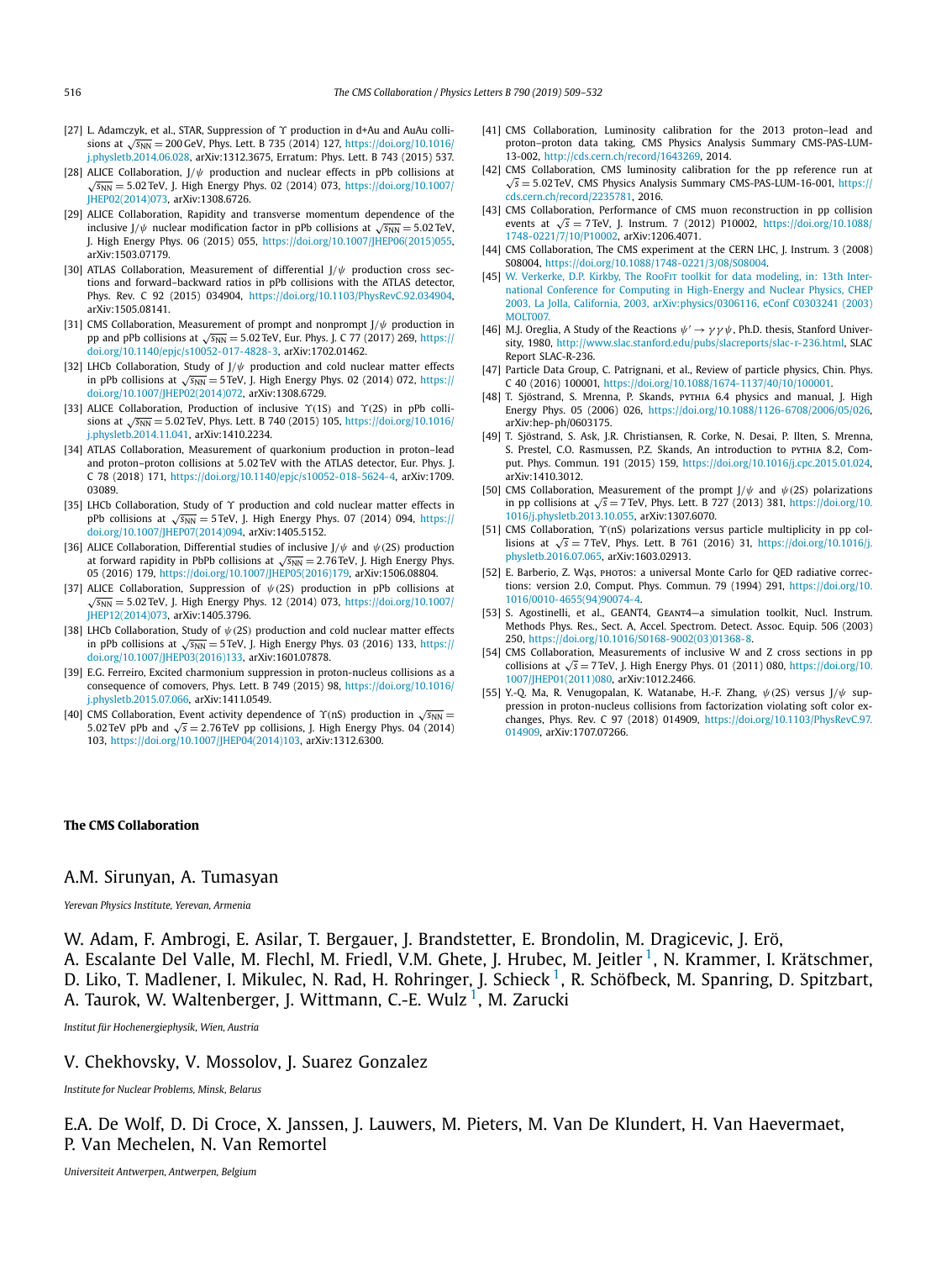S. Abu Zeid, F. Blekman, J. D'Hondt, I. De Bruyn, J. De Clercq, K. Deroover, G. Flouris, D. Lontkovskyi, S. Lowette, I. Marchesini, S. Moortgat, L. Moreels, Q. Python, K. Skovpen, S. Tavernier, W. Van Doninck, P. Van Mulders, I. Van Parijs

*Vrije Universiteit Brussel, Brussel, Belgium*

D. Beghin, B. Bilin, H. Brun, B. Clerbaux, G. De Lentdecker, H. Delannoy, B. Dorney, G. Fasanella, L. Favart, R. Goldouzian, A. Grebenyuk, A.K. Kalsi, T. Lenzi, J. Luetic, E. Starling, C. Vander Velde, P. Vanlaer, D. Vannerom

*Université Libre de Bruxelles, Bruxelles, Belgium*

T. Cornelis, D. Dobur, A. Fagot, M. Gul, I. Khvastunov<sup>2</sup>, D. Poyraz, C. Roskas, D. Trocino, M. Tytgat, W. Verbeke, B. Vermassen, M. Vit, N. Zaganidis

*Ghent University, Ghent, Belgium*

H. Bakhshiansohi, O. Bondu, S. Brochet, G. Bruno, C. Caputo, P. David, C. Delaere, M. Delcourt, B. Francois, A. Giammanco, G. Krintiras, V. Lemaitre, A. Magitteri, A. Mertens, M. Musich, K. Piotrzkowski, A. Saggio, M. Vidal Marono, S. Wertz, J. Zobec

*Université Catholique de Louvain, Louvain-la-Neuve, Belgium*

F.L. Alves, G.A. Alves, L. Brito, G. Correia Silva, C. Hensel, A. Moraes, M.E. Pol, P. Rebello Teles

*Centro Brasileiro de Pesquisas Fisicas, Rio de Janeiro, Brazil*

E. Belchior Batista Das Chagas, W. Carvalho, J. Chinellato<sup>[3](#page-22-0)</sup>, E. Coelho, E.M. Da Costa, G.G. Da Silveira<sup>4</sup>, D. De Jesus Damiao, C. De Oliveira Martins, S. Fonseca De Souza, H. Malbouisson, D. Matos Figueiredo, M. Melo De Almeida, C. Mora Herrera, L. Mundim, H. Nogima, W.L. Prado Da Silva, L.J. Sanchez Rosas, A. Santoro, A. Sznajder, M. Thiel, E.J. Tonelli Manganote<sup>[3](#page-22-0)</sup>, F. Torres Da Silva De Araujo, A. Vilela Pereira

*Universidade do Estado do Rio de Janeiro, Rio de Janeiro, Brazil*

S. Ahuja<sup>a</sup>, C.A. Bernardes<sup>a</sup>, L. Calligaris<sup>a</sup>, T.R. Fernandez Perez Tomei<sup>a</sup>, E.M. Gregores<sup>b</sup>, P.G. Mercadante  $^{\rm b}$ , S.F. Novaes  $^{\rm a}$ , Sandra S. Padula  $^{\rm a}$ , D. Romero Abad  $^{\rm b}$ ,

<sup>a</sup> *Universidade Estadual Paulista, São Paulo, Brazil* <sup>b</sup> *Universidade Federal do ABC, São Paulo, Brazil*

A. Aleksandrov, R. Hadjiiska, P. Iaydjiev, A. Marinov, M. Misheva, M. Rodozov, M. Shopova, G. Sultanov

*Institute for Nuclear Research and Nuclear Energy, Bulgarian Academy of Sciences, Sofia, Bulgaria*

### A. Dimitrov, L. Litov, B. Pavlov, P. Petkov

*University of Sofia, Sofia, Bulgaria*

# W. Fang  $5$ , X. Gao  $5$ . L. Yuan

*Beihang University, Beijing, China*

M. Ahmad, J.G. Bian, G.M. Chen, H.S. Chen, M. Chen, Y. Chen, C.H. Jiang, D. Leggat, H. Liao, Z. Liu, F. Romeo, S.M. Shaheen, A. Spiezia, J. Tao, C. Wang, Z. Wang, E. Yazgan, H. Zhang, J. Zhao

*Institute of High Energy Physics, Beijing, China*

# Y. Ban, G. Chen, J. Li, Q. Li, S. Liu, Y. Mao, S.J. Qian, D. Wang, Z. Xu

*State Key Laboratory of Nuclear Physics and Technology, Peking University, Beijing, China*

### Y. Wang

*Tsinghua University, Beijing, China*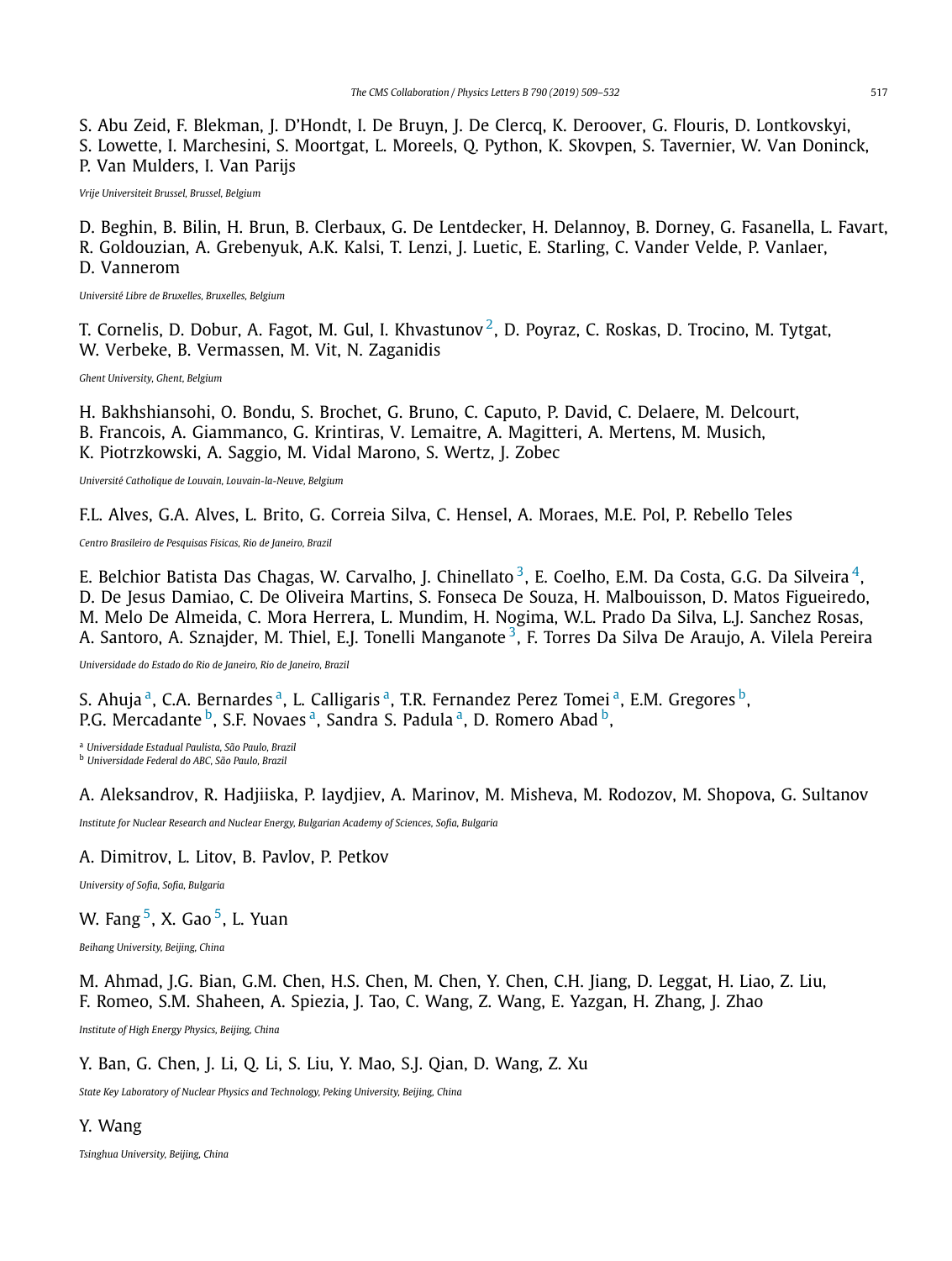# C. Avila, A. Cabrera, C.A. Carrillo Montoya, L.F. Chaparro Sierra, C. Florez, C.F. González Hernández, M.A. Segura Delgado

*Universidad de Los Andes, Bogota, Colombia*

# B. Courbon, N. Godinovic, D. Lelas, I. Puljak, T. Sculac

*University of Split, Faculty of Electrical Engineering, Mechanical Engineering and Naval Architecture, Split, Croatia*

### Z. Antunovic, M. Kovac

*University of Split, Faculty of Science, Split, Croatia*

# V. Brigljevic, D. Ferencek, K. Kadija, B. Mesic, A. Starodumov<sup>6</sup>. T. Susa

*Institute Rudjer Boskovic, Zagreb, Croatia*

### M.W. Ather, A. Attikis, G. Mavromanolakis, J. Mousa, C. Nicolaou, F. Ptochos, P.A. Razis, H. Rykaczewski

*University of Cyprus, Nicosia, Cyprus*

# M. Finger<sup>[7](#page-22-0)</sup>, M. Finger Ir.<sup>7</sup>

*Charles University, Prague, Czech Republic*

E. Ayala

*Escuela Politecnica Nacional, Quito, Ecuador*

# E. Carrera Jarrin

*Universidad San Francisco de Quito, Quito, Ecuador*

# Y. Assran [8](#page-22-0)*,*[9,](#page-22-0) M.A. Mahmoud [10](#page-22-0)*,*[9,](#page-22-0) Y. Mohammed [10](#page-22-0)

Academy of Scientific Research and Technology of the Arab Republic of Egypt, Egyptian Network of High Energy Physics, Cairo, Egypt

# S. Bhowmik, A. Carvalho Antunes De Oliveira, R.K. Dewanjee, K. Ehataht, M. Kadastik, L. Perrini, M. Raidal, C. Veelken

*National Institute of Chemical Physics and Biophysics, Tallinn, Estonia*

### P. Eerola, H. Kirschenmann, J. Pekkanen, M. Voutilainen

*Department of Physics, University of Helsinki, Helsinki, Finland*

J. Havukainen, J.K. Heikkilä, T. Järvinen, V. Karimäki, R. Kinnunen, T. Lampén, K. Lassila-Perini, S. Laurila, S. Lehti, T. Lindén, P. Luukka, T. Mäenpää, H. Siikonen, E. Tuominen, J. Tuominiemi

*Helsinki Institute of Physics, Helsinki, Finland*

### T. Tuuva

*Lappeenranta University of Technology, Lappeenranta, Finland*

M. Besancon, F. Couderc, M. Dejardin, D. Denegri, J.L. Faure, F. Ferri, S. Ganjour, A. Givernaud, P. Gras, G. Hamel de Monchenault, P. Jarry, C. Leloup, E. Locci, M. Machet, J. Malcles, G. Negro, J. Rander, A. Rosowsky, M.Ö. Sahin, M. Titov

*IRFU, CEA, Université Paris-Saclay, Gif-sur-Yvette, France*

A. Abdulsalam [11,](#page-22-0) C. Amendola, I. Antropov, F. Beaudette, P. Busson, L. Cadamuro, C. Charlot, R. Granier de Cassagnac, I. Kucher, S. Lisniak, A. Lobanov, J. Martin Blanco, M. Nguyen, C. Ochando, G. Ortona, P. Pigard, R. Salerno, J.B. Sauvan, Y. Sirois, A.G. Stahl Leiton, Y. Yilmaz, A. Zabi, A. Zghiche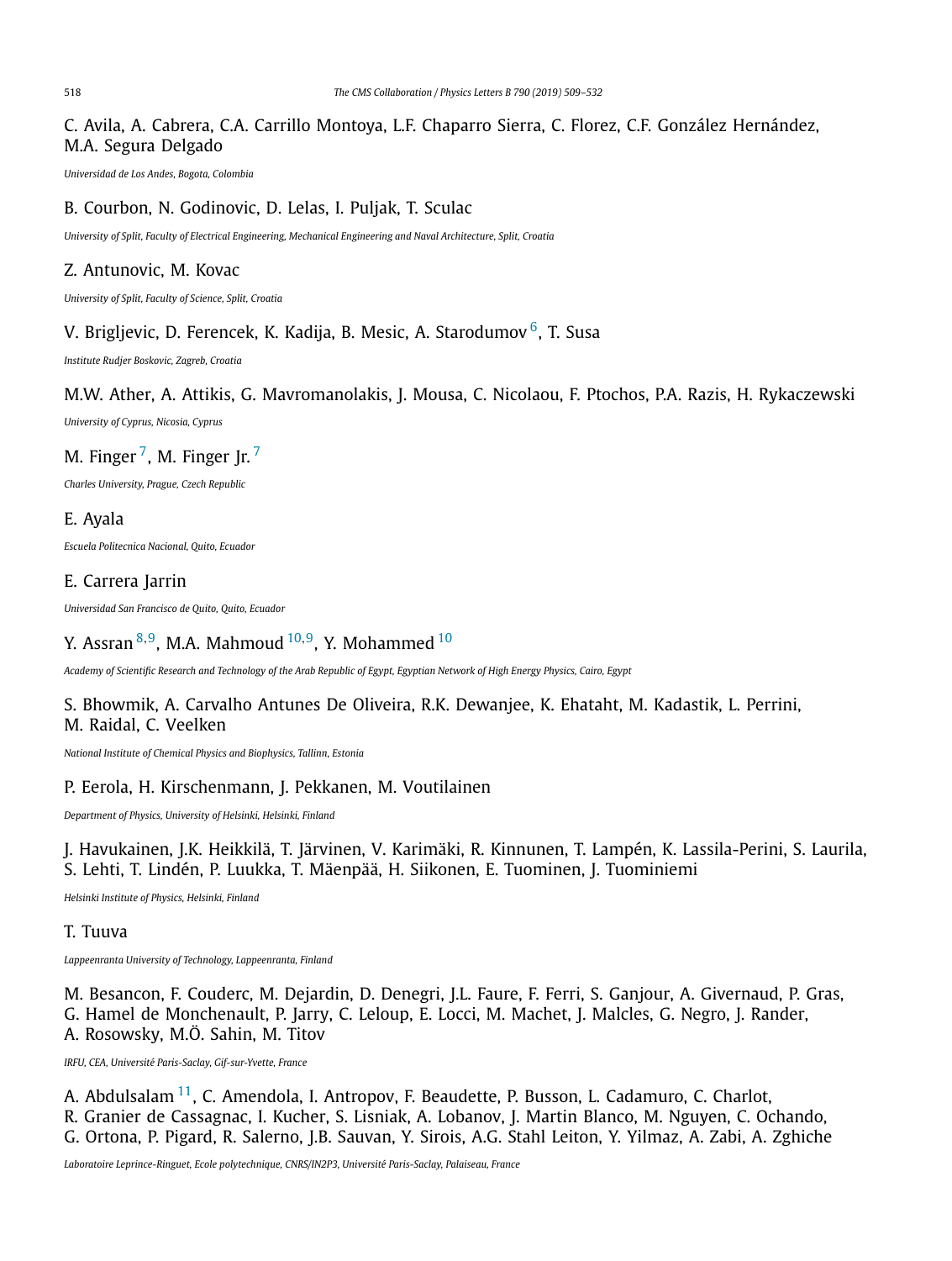J.-L. Agram <sup>12</sup>, J. Andrea, D. Bloch, J.-M. Brom, E.C. Chabert, V. Cherepanov, C. Collard, E. Conte <sup>12</sup>, F. Drouhin [12,](#page-22-0) J.-C. Fontaine [12,](#page-22-0) D. Gelé, U. Goerlach, M. Jansová, P. Juillot, A.-C. Le Bihan, N. Tonon, P. Van Hove

*Université de Strasbourg, CNRS, IPHC UMR 7178, F-67000 Strasbourg, France*

#### S. Gadrat

Centre de Calcul de l'Institut National de Physique Nucleaire et de Physique des Particules, CNRS/IN2P3, Villeurbanne, France

S. Beauceron, C. Bernet, G. Boudoul, N. Chanon, R. Chierici, D. Contardo, P. Depasse, H. El Mamouni, L. Finco, S. Gascon, M. Gouzevitch, G. Grenier, B. Ille, F. Lagarde, I.B. Laktineh, H. Lattaud, M. Lethuillier, L. Mirabito, A.L. Pequegnot, S. Perries, A. Popov<sup>13</sup>, V. Sordini, M. Vander Donckt, S. Viret, S. Zhang

Université de Lyon, Université Claude Bernard Lyon 1, CNRS-IN2P3, Institut de Physique Nucléaire de Lyon, Villeurbanne, France

# T. Toriashvili [14](#page-22-0)

*Georgian Technical University, Tbilisi, Georgia*

# Z. Tsamalaidze [7](#page-22-0)

*Tbilisi State University, Tbilisi, Georgia*

C. Autermann, L. Feld, M.K. Kiesel, K. Klein, M. Lipinski, M. Preuten, M.P. Rauch, C. Schomakers, J. Schulz, M. Teroerde, B. Wittmer, V. Zhukov<sup>[13](#page-22-0)</sup>

*RWTH Aachen University, I. Physikalisches Institut, Aachen, Germany*

A. Albert, D. Duchardt, M. Endres, M. Erdmann, S. Erdweg, T. Esch, R. Fischer, S. Ghosh, A. Güth, T. Hebbeker, C. Heidemann, K. Hoepfner, S. Knutzen, L. Mastrolorenzo, M. Merschmeyer, A. Meyer, P. Millet, S. Mukherjee, T. Pook, M. Radziej, H. Reithler, M. Rieger, F. Scheuch, A. Schmidt, D. Teyssier, S. Thüer

*RWTH Aachen University, III. Physikalisches Institut A, Aachen, Germany*

G. Flügge, O. Hlushchenko, B. Kargoll, T. Kress, A. Künsken, T. Müller, A. Nehrkorn, A. Nowack, C. Pistone, O. Pooth, H. Sert, A. Stahl [15](#page-22-0)

*RWTH Aachen University, III. Physikalisches Institut B, Aachen, Germany*

M. Aldaya Martin, T. Arndt, C. Asawatangtrakuldee, I. Babounikau, K. Beernaert, O. Behnke, U. Behrens, A. Bermúdez Martínez, D. Bertsche, A.A. Bin Anuar, K. Borras <sup>16</sup>, V. Botta, A. Campbell, P. Connor, C. Contreras-Campana, F. Costanza, V. Danilov, A. De Wit, M.M. Defranchis, C. Diez Pardos, D. Domínguez Damiani, G. Eckerlin, T. Eichhorn, A. Elwood, E. Eren, E. Gallo <sup>[17](#page-22-0)</sup>, A. Geiser, J.M. Grados Luyando, A. Grohsjean, P. Gunnellini, M. Guthoff, A. Harb, J. Hauk, H. Jung, M. Kasemann, J. Keaveney, C. Kleinwort, J. Knolle, D. Krücker, W. Lange, A. Lelek, T. Lenz, K. Lipka, W. Lohmann [18,](#page-22-0) R. Mankel, I.-A. Melzer-Pellmann, A.B. Meyer, M. Meyer, M. Missiroli, G. Mittag, J. Mnich, S.K. Pflitsch, D. Pitzl, A. Raspereza, M. Savitskyi, P. Saxena, P. Schütze, C. Schwanenberger, R. Shevchenko, A. Singh, N. Stefaniuk, H. Tholen, A. Vagnerini, G.P. Van Onsem, R. Walsh, Y. Wen, K. Wichmann, C. Wissing, O. Zenaiev

*Deutsches Elektronen-Synchrotron, Hamburg, Germany*

R. Aggleton, S. Bein, A. Benecke, V. Blobel, M. Centis Vignali, T. Dreyer, E. Garutti, D. Gonzalez, J. Haller, A. Hinzmann, M. Hoffmann, A. Karavdina, R. Klanner, R. Kogler, N. Kovalchuk, S. Kurz, V. Kutzner, J. Lange, D. Marconi, J. Multhaup, M. Niedziela, D. Nowatschin, A. Perieanu, A. Reimers, O. Rieger, C. Scharf, P. Schleper, S. Schumann, J. Schwandt, J. Sonneveld, H. Stadie, G. Steinbrück, F.M. Stober, M. Stöver, D. Troendle, E. Usai, A. Vanhoefer, B. Vormwald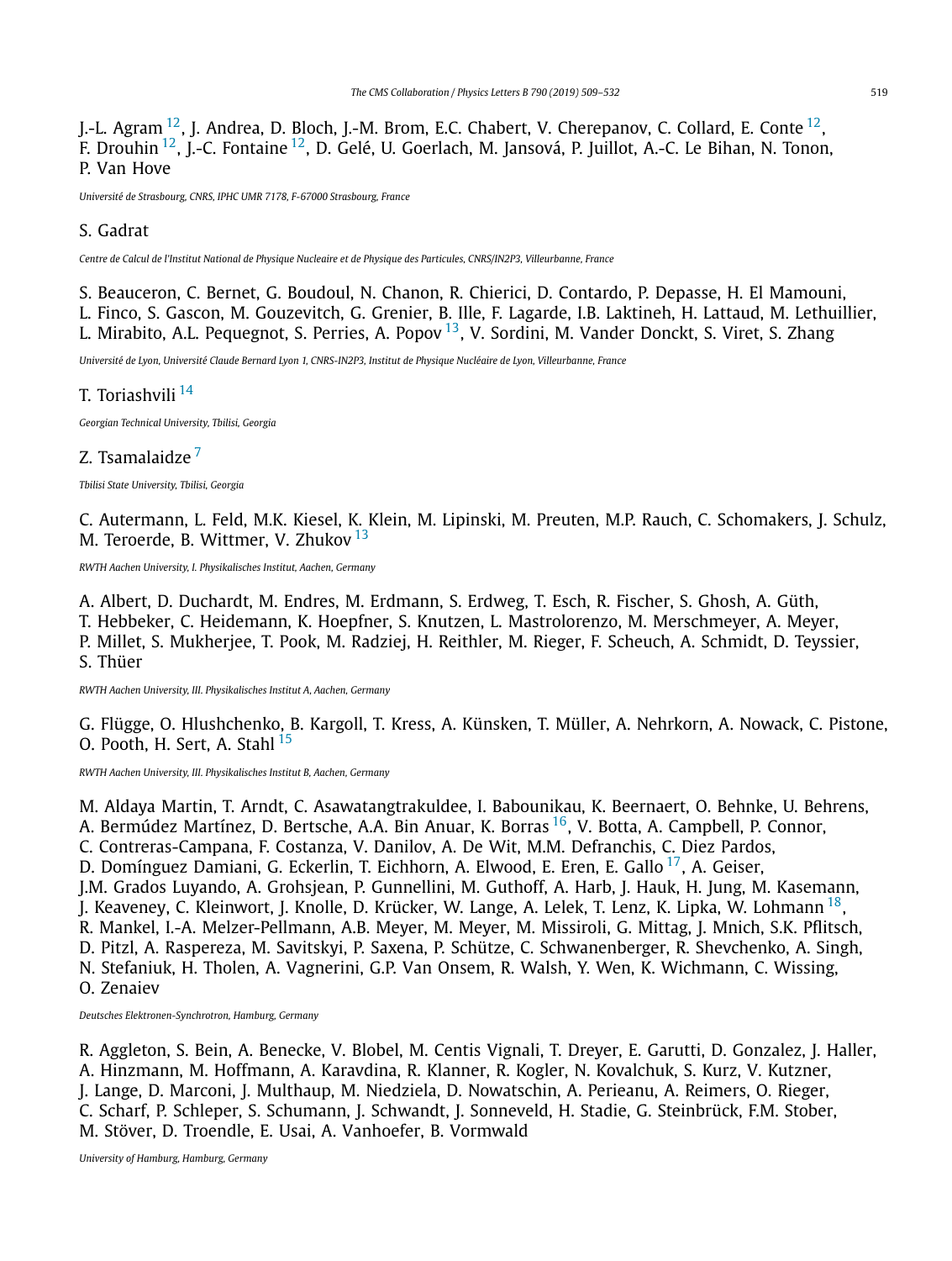M. Akbiyik, C. Barth, M. Baselga, S. Baur, E. Butz, R. Caspart, T. Chwalek, F. Colombo, W. De Boer, A. Dierlamm, N. Faltermann, B. Freund, M. Giffels, M.A. Harrendorf, F. Hartmann [15,](#page-22-0) S.M. Heindl, U. Husemann, F. Kassel<sup>15</sup>, I. Katkov<sup>13</sup>, S. Kudella, H. Mildner, M.U. Mozer, Th. Müller, M. Plagge, G. Quast, K. Rabbertz, M. Schröder, I. Shvetsov, G. Sieber, H.J. Simonis, R. Ulrich, S. Wayand, M. Weber, T. Weiler, S. Williamson, C. Wöhrmann, R. Wolf

*Institut für Experimentelle Teilchenphysik, Karlsruhe, Germany*

# G. Anagnostou, G. Daskalakis, T. Geralis, A. Kyriakis, D. Loukas, G. Paspalaki, I. Topsis-Giotis

*Institute of Nuclear and Particle Physics (INPP), NCSR Demokritos, Aghia Paraskevi, Greece*

# G. Karathanasis, S. Kesisoglou, A. Panagiotou, N. Saoulidou, E. Tziaferi, K. Vellidis

*National and Kapodistrian University of Athens, Athens, Greece*

### K. Kousouris, I. Papakrivopoulos, Y. Tsipolitis

*National Technical University of Athens, Athens, Greece*

# I. Evangelou, C. Foudas, P. Gianneios, P. Katsoulis, P. Kokkas, S. Mallios, N. Manthos, I. Papadopoulos, E. Paradas, J. Strologas, F.A. Triantis, D. Tsitsonis

*University of Ioánnina, Ioánnina, Greece*

# M. Csanad, N. Filipovic, G. Pasztor, O. Surányi, G.I. Veres

*MTA-ELTE Lendület CMS Particle and Nuclear Physics Group, Eötvös Loránd University, Budapest, Hungary*

# G. Bencze, C. Hajdu, D. Horvath <sup>19</sup>, Á. Hunyadi, F. Sikler, T.Á. Vámi, V. Veszpremi, G. Vesztergombi <sup>[†](#page-22-0)</sup>

*Wigner Research Centre for Physics, Budapest, Hungary*

# N. Beni, S. Czellar, J. Karancsi<sup>21</sup>, A. Makovec, J. Molnar, Z. Szillasi

*Institute of Nuclear Research ATOMKI, Debrecen, Hungary*

# M. Bartók [20,](#page-22-0) P. Raics, Z.L. Trocsanyi, B. Ujvari

*Institute of Physics, University of Debrecen, Debrecen, Hungary*

# S. Choudhury, J.R. Komaragiri

*Indian Institute of Science (IISc), Bangalore, India*

# S. Bahinipati  $^{22}$ , P. Mal, K. Mandal, A. Navak  $^{23}$ , D.K. Sahoo  $^{22}$ , S.K. Swain

*National Institute of Science Education and Research, HBNI, Bhubaneswar, India*

S. Bansal, S.B. Beri, V. Bhatnagar, S. Chauhan, R. Chawla, N. Dhingra, R. Gupta, A. Kaur, A. Kaur, M. Kaur, S. Kaur, R. Kumar, P. Kumari, M. Lohan, A. Mehta, S. Sharma, J.B. Singh, G. Walia

*Panjab University, Chandigarh, India*

A. Bhardwaj, B.C. Choudhary, R.B. Garg, M. Gola, S. Keshri, Ashok Kumar, S. Malhotra, M. Naimuddin, P. Priyanka, K. Ranjan, Aashaq Shah, R. Sharma

*University of Delhi, Delhi, India*

R. Bhardwaj  $^{24}$ , M. Bharti, R. Bhattacharya, S. Bhattacharya, U. Bhawandeep  $^{24}$ , D. Bhowmik, S. Dey, S. Dutt  $^{24}$ , S. Dutta, S. Ghosh, K. Mondal, S. Nandan, A. Purohit, P.K. Rout, A. Roy, S. Roy Chowdhury, S. Sarkar, M. Sharan, B. Singh, S. Thakur [24](#page-22-0)

*Saha Institute of Nuclear Physics, HBNI, Kolkata, India*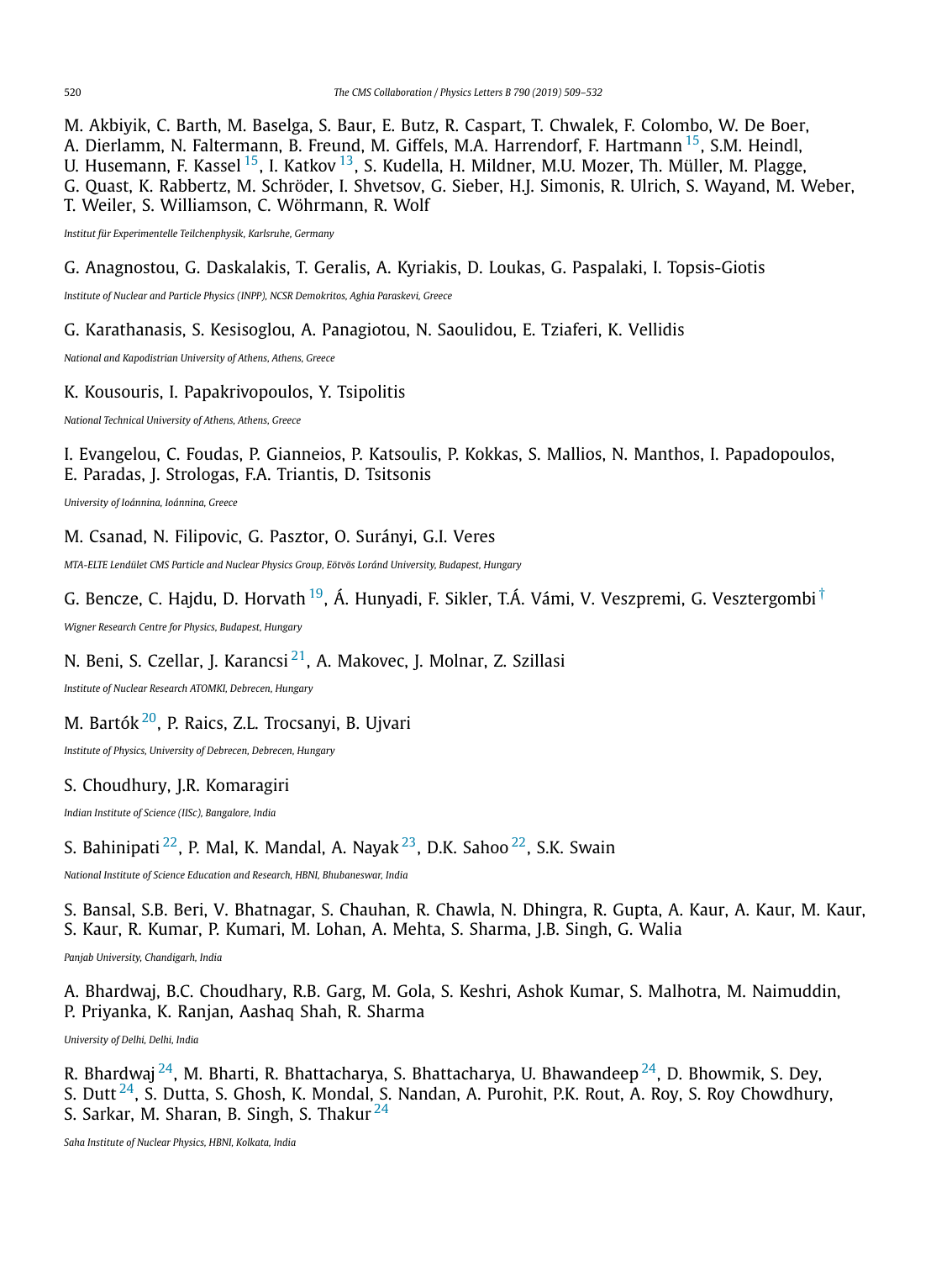# P.K. Behera

*Indian Institute of Technology Madras, Madras, India*

# R. Chudasama, D. Dutta, V. Jha, V. Kumar, P.K. Netrakanti, L.M. Pant, P. Shukla

*Bhabha Atomic Research Centre, Mumbai, India*

# T. Aziz, M.A. Bhat, S. Dugad, B. Mahakud, S. Mitra, G.B. Mohanty, R. Ravindra Kumar Verma, N. Sur, B. Sutar

*Tata Institute of Fundamental Research-A, Mumbai, India*

S. Banerjee, S. Bhattacharya, S. Chatterjee, P. Das, M. Guchait, Sa. Jain, S. Kumar, M. Maity [25,](#page-22-0) G. Majumder, K. Mazumdar, N. Sahoo, T. Sarkar [25](#page-22-0)

*Tata Institute of Fundamental Research-B, Mumbai, India*

S. Chauhan, S. Dube, V. Hegde, A. Kapoor, K. Kothekar, S. Pandey, A. Rane, S. Sharma

*Indian Institute of Science Education and Research (IISER), Pune, India*

S. Chenarani <sup>26</sup>, E. Eskandari Tadavani, S.M. Etesami <sup>26</sup>, M. Khakzad, M. Mohammadi Najafabadi, M. Naseri, F. Rezaei Hosseinabadi, B. Safarzadeh [27](#page-22-0), M. Zeinali

*Institute for Research in Fundamental Sciences (IPM), Tehran, Iran*

#### M. Felcini, M. Grunewald

*University College Dublin, Dublin, Ireland*

M. Abbrescia <sup>a</sup>*,*b, C. Calabria <sup>a</sup>*,*b, A. Colaleo a, D. Creanza <sup>a</sup>*,*c, L. Cristella <sup>a</sup>*,*b, N. De Filippis <sup>a</sup>*,*c, M. De Palma <sup>a</sup>*,*b, A. Di Florio <sup>a</sup>*,*b, F. Errico <sup>a</sup>*,*b, L. Fiore a, A. Gelmi <sup>a</sup>*,*b, G. Iaselli <sup>a</sup>*,*c, S. Lezki <sup>a</sup>*,*b, G. Maggi <sup>a</sup>*,*c, M. Maggi<sup>a</sup>, G. Miniello a,b, S. My a,b, S. Nuzzo a,b, A. Pompili a,b, G. Pugliese a,c, R. Radogna a, A. Ranieri a, G. Selvaggi <sup>a</sup>*,*b, A. Sharma a, L. Silvestris <sup>a</sup>*,*[15](#page-22-0), R. Venditti a, P. Verwilligen a, G. Zito <sup>a</sup>

<sup>a</sup> *INFN Sezione di Bari, Bari, Italy* <sup>b</sup> *Università di Bari, Bari, Italy*

<sup>c</sup> *Politecnico di Bari, Bari, Italy*

G. Abbiendi a, C. Battilana <sup>a</sup>*,*b, D. Bonacorsi <sup>a</sup>*,*b, L. Borgonovi <sup>a</sup>*,*b, S. Braibant-Giacomelli <sup>a</sup>*,*b, R. Campanini <sup>a</sup>*,*b, A. Castro <sup>a</sup>*,*b, F.R. Cavallo a, S.S. Chhibra <sup>a</sup>*,*b, G. Codispoti <sup>a</sup>*,*b, M. Cuffiani <sup>a</sup>*,*b, G.M. Dallavalle <sup>a</sup>, F. Fabbri <sup>a</sup>, A. Fanfani <sup>a,b</sup>, P. Giacomelli <sup>a</sup>, L. Guiducci <sup>a,b</sup>, S. Marcellini <sup>a</sup>, G. Masetti <sup>a</sup>, F.L. Navarria <sup>a</sup>*,*b, A. Perrotta a, A.M. Rossi <sup>a</sup>*,*b, T. Rovelli <sup>a</sup>*,*b, G.P. Siroli <sup>a</sup>*,*b, N. Tosi <sup>a</sup>

<sup>a</sup> *INFN Sezione di Bologna, Bologna, Italy*

<sup>b</sup> *Università di Bologna, Bologna, Italy*

# S. Albergo <sup>a</sup>*,*b, A. Di Mattia a, R. Potenza <sup>a</sup>*,*b, A. Tricomi <sup>a</sup>*,*b, C. Tuve <sup>a</sup>*,*<sup>b</sup>

<sup>a</sup> *INFN Sezione di Catania, Catania, Italy*

<sup>b</sup> *Università di Catania, Catania, Italy*

G. Barbagli a, K. Chatterjee <sup>a</sup>*,*b, V. Ciulli <sup>a</sup>*,*b, C. Civinini a, R. D'Alessandro <sup>a</sup>*,*b, E. Focardi <sup>a</sup>*,*b, G. Latino, P. Lenzi <sup>a</sup>*,*b, M. Meschini a, S. Paoletti a, L. Russo <sup>a</sup>*,*[28,](#page-22-0) G. Sguazzoni a, D. Strom a, L. Viliani <sup>a</sup>

<sup>a</sup> *INFN Sezione di Firenze, Firenze, Italy* <sup>b</sup> *Università di Firenze, Firenze, Italy*

# L. Benussi, S. Bianco, F. Fabbri, D. Piccolo, F. Primavera [15](#page-22-0)

*INFN Laboratori Nazionali di Frascati, Frascati, Italy*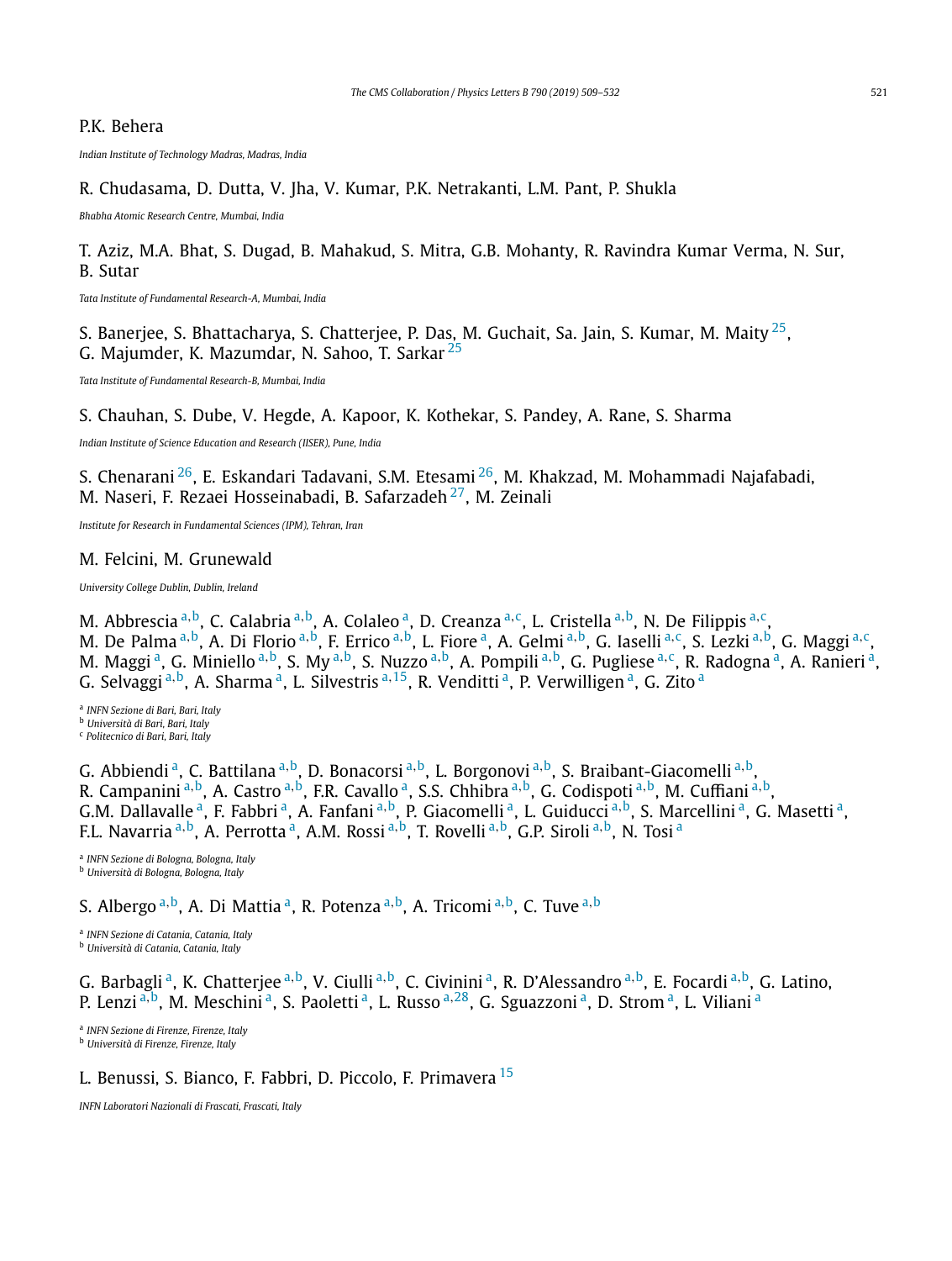# F. Ferro a, F. Ravera <sup>a</sup>*,*b, E. Robutti a, S. Tosi <sup>a</sup>*,*<sup>b</sup>

<sup>a</sup> *INFN Sezione di Genova, Genova, Italy* <sup>b</sup> *Università di Genova, Genova, Italy*

A. Benaglia a, A. Beschi b, L. Brianza <sup>a</sup>*,*b, F. Brivio <sup>a</sup>*,*b, V. Ciriolo <sup>a</sup>*,*b*,*[15,](#page-22-0) M.E. Dinardo <sup>a</sup>*,*b, S. Fiorendi <sup>a</sup>*,*b, S. Gennai a, A. Ghezzi <sup>a</sup>*,*b, P. Govoni <sup>a</sup>*,*b, M. Malberti <sup>a</sup>*,*b, S. Malvezzi a, R.A. Manzoni <sup>a</sup>*,*b, D. Menasce a, L. Moroni a, M. Paganoni <sup>a</sup>*,*b, D. Pedrini a, S. Pigazzini <sup>a</sup>*,*b*,*[29,](#page-22-0) S. Ragazzi <sup>a</sup>*,*b, T. Tabarelli de Fatis <sup>a</sup>*,*<sup>b</sup>

<sup>a</sup> *INFN Sezione di Milano-Bicocca, Milano, Italy* <sup>b</sup> *Università di Milano-Bicocca, Milano, Italy*

S. Buontempo a, N. Cavallo <sup>a</sup>*,*c, A. Di Crescenzo <sup>a</sup>*,*b, S. Di Guida <sup>a</sup>*,*d*,*[15](#page-22-0), F. Fabozzi <sup>a</sup>*,*c, F. Fienga <sup>a</sup>*,*b, G. Galati <sup>a</sup>*,*b, A.O.M. Iorio <sup>a</sup>*,*b, W.A. Khan a, L. Lista a, S. Meola <sup>a</sup>*,*d*,*[15,](#page-22-0) P. Paolucci <sup>a</sup>*,*[15,](#page-22-0) C. Sciacca <sup>a</sup>*,*b, E. Voevodina <sup>a</sup>*,*<sup>b</sup>

<sup>a</sup> *INFN Sezione di Napoli, Napoli, Italy*

<sup>b</sup> *Università di Napoli 'Federico II', Napoli, Italy*

<sup>c</sup> *Università della Basilicata, Potenza, Italy*

<sup>d</sup> *Università G. Marconi, Roma, Italy*

P. Azzi a, N. Bacchetta a, L. Benato <sup>a</sup>*,*b, D. Bisello <sup>a</sup>*,*b, A. Boletti <sup>a</sup>*,*b, A. Bragagnolo, R. Carlin <sup>a</sup>*,*b, P. Checchia a, M. Dall'Osso <sup>a</sup>*,*b, P. De Castro Manzano a, T. Dorigo a, U. Dosselli a, F. Gasparini <sup>a</sup>*,*b, U. Gasparini <sup>a</sup>*,*b, A. Gozzelino a, S. Lacaprara a, P. Lujan, M. Margoni <sup>a</sup>*,*b, A.T. Meneguzzo <sup>a</sup>*,*b, P. Ronchese <sup>a</sup>*,*b, R. Rossin <sup>a</sup>*,*b, F. Simonetto <sup>a</sup>*,*b, A. Tiko, E. Torassa a, M. Zanetti <sup>a</sup>*,*b, P. Zotto <sup>a</sup>*,*b, G. Zumerle <sup>a</sup>*,*<sup>b</sup>

<sup>a</sup> *INFN Sezione di Padova, Padova, Italy*

<sup>b</sup> *Università di Padova, Padova, Italy*

<sup>c</sup> *Università di Trento, Trento, Italy*

A. Braghieri a, A. Magnani a, P. Montagna <sup>a</sup>*,*b, S.P. Ratti <sup>a</sup>*,*b, V. Re a, M. Ressegotti <sup>a</sup>*,*b, C. Riccardi <sup>a</sup>*,*b, P. Salvini a, I. Vai <sup>a</sup>*,*b, P. Vitulo <sup>a</sup>*,*<sup>b</sup>

<sup>a</sup> *INFN Sezione di Pavia, Pavia, Italy* <sup>b</sup> *Università di Pavia, Pavia, Italy*

L. Alunni Solestizi <sup>a</sup>*,*b, M. Biasini <sup>a</sup>*,*b, G.M. Bilei a, C. Cecchi <sup>a</sup>*,*b, D. Ciangottini <sup>a</sup>*,*b, L. Fanò <sup>a</sup>*,*b, P. Lariccia <sup>a</sup>*,*b, E. Manoni a, G. Mantovani <sup>a</sup>*,*b, V. Mariani <sup>a</sup>*,*b, M. Menichelli a, A. Rossi <sup>a</sup>*,*b, A. Santocchia <sup>a</sup>*,*b, D. Spiga <sup>a</sup>

<sup>a</sup> *INFN Sezione di Perugia, Perugia, Italy* <sup>b</sup> *Università di Perugia, Perugia, Italy*

K. Androsov<sup>a</sup>, P. Azzurri<sup>a</sup>, G. Bagliesi<sup>a</sup>, L. Bianchini<sup>a</sup>, T. Boccali<sup>a</sup>, L. Borrello, R. Castaldi<sup>a</sup>, M.A. Ciocci<sup>a,b</sup>, R. Dell'Orso a, G. Fedi a, L. Giannini <sup>a</sup>*,*c, A. Giassi a, M.T. Grippo a, F. Ligabue <sup>a</sup>*,*c, T. Lomtadze a, E. Manca <sup>a</sup>*,*c, G. Mandorli <sup>a</sup>*,*c, A. Messineo <sup>a</sup>*,*b, F. Palla a, A. Rizzi <sup>a</sup>*,*b, P. Spagnolo a, R. Tenchini a, G. Tonelli <sup>a</sup>*,*b, A. Venturi<sup>a</sup>, P.G. Verdini<sup>a</sup>

<sup>a</sup> *INFN Sezione di Pisa, Pisa, Italy*

<sup>b</sup> *Università di Pisa, Pisa, Italy*

<sup>c</sup> *Scuola Normale Superiore di Pisa, Pisa, Italy*

L. Barone a,b, F. Cavallari <sup>a</sup>, M. Cipriani <sup>a,b</sup>, N. Daci <sup>a</sup>, D. Del Re <sup>a,b</sup>, E. Di Marco <sup>a,b</sup>, M. Diemoz <sup>a</sup>, S. Gelli <sup>a,b</sup>, E. Longo <sup>a</sup>*,*b, B. Marzocchi <sup>a</sup>*,*b, P. Meridiani a, G. Organtini <sup>a</sup>*,*b, F. Pandolfi a, R. Paramatti <sup>a</sup>*,*b, F. Preiato <sup>a</sup>*,*b, S. Rahatlou <sup>a</sup>*,*b, C. Rovelli a, F. Santanastasio <sup>a</sup>*,*<sup>b</sup>

<sup>a</sup> *INFN Sezione di Roma, Rome, Italy* <sup>b</sup> *Sapienza Università di Roma, Rome, Italy*

N. Amapane <sup>a</sup>*,*[b,](#page-14-0) R. Arcidiacono <sup>a</sup>*,*[c,](#page-14-0) S. Argiro <sup>a</sup>*,*[b,](#page-14-0) M. Arneodo <sup>a</sup>*,*[c,](#page-14-0) N. Bartosik a, R. Bellan <sup>a</sup>*,*[b,](#page-14-0) C. Biino a, N. Cartiglia a, F. Cenna <sup>a</sup>*,*[b](#page-14-0), M. Costa <sup>a</sup>*,*[b](#page-14-0), R. Covarelli <sup>a</sup>*,*[b,](#page-14-0) A. Degano <sup>a</sup>*,*[b,](#page-14-0) N. Demaria a, B. Kiani <sup>a</sup>*,*[b,](#page-14-0) C. Mariotti a, S. Maselli a, E. Migliore <sup>a</sup>*,*[b,](#page-14-0) V. Monaco <sup>a</sup>*,*[b,](#page-14-0) E. Monteil <sup>a</sup>*,*[b,](#page-14-0) M. Monteno a, M.M. Obertino <sup>a</sup>*,*[b,](#page-14-0) L. Pacher <sup>a</sup>*,*[b](#page-14-0), N. Pastrone a, M. Pelliccioni a, G.L. Pinna Angioni <sup>a</sup>*,*[b,](#page-14-0) A. Romero <sup>a</sup>*,*[b,](#page-14-0) M. Ruspa <sup>a</sup>*,*[c,](#page-14-0) R. Sacchi <sup>a</sup>*,*[b,](#page-14-0) K. Shchelina <sup>a</sup>*,*[b,](#page-14-0) V. Sola a, A. Solano <sup>a</sup>*,*[b,](#page-14-0) A. Staiano <sup>a</sup>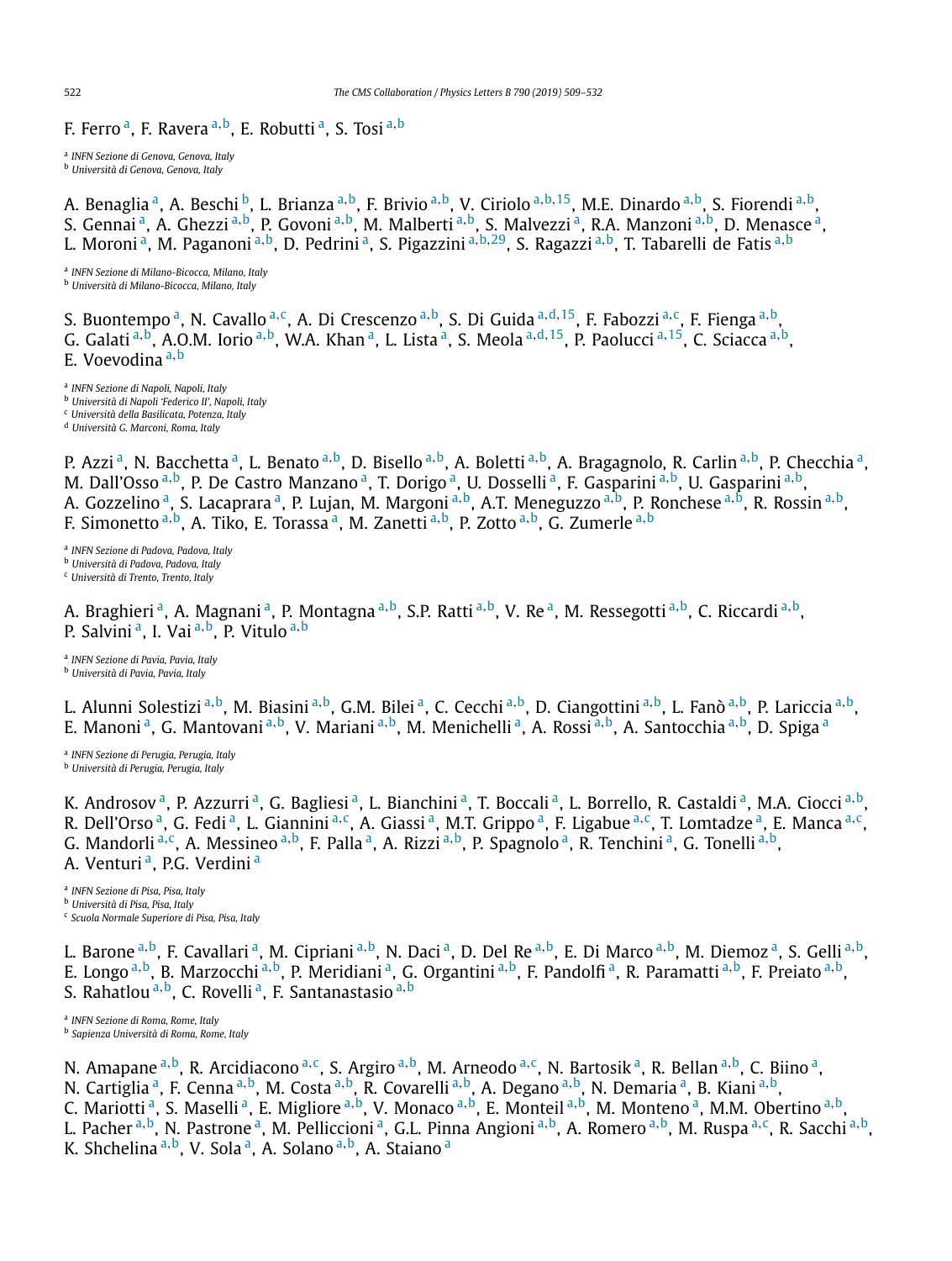<span id="page-14-0"></span><sup>a</sup> *INFN Sezione di Torino, Torino, Italy* <sup>b</sup> *Università di Torino, Torino, Italy* <sup>c</sup> *Università del Piemonte Orientale, Novara, Italy*

# S. Belforte a, V. Candelise <sup>a</sup>*,*b, M. Casarsa a, F. Cossutti a, G. Della Ricca <sup>a</sup>*,*b, F. Vazzoler <sup>a</sup>*,*b, A. Zanetti <sup>a</sup>

<sup>a</sup> *INFN Sezione di Trieste, Trieste, Italy* <sup>b</sup> *Università di Trieste, Trieste, Italy*

# D.H. Kim, G.N. Kim, M.S. Kim, J. Lee, S. Lee, S.W. Lee, C.S. Moon, Y.D. Oh, S. Sekmen, Y.C. Yang

*Kyungpook National University, Republic of Korea*

H. Kim, D.H. Moon, G. Oh

*Chonnam National University, Institute for Universe and Elementary Particles, Kwangju, Republic of Korea*

# J. Goh, T.J. Kim

*Hanyang University, Seoul, Republic of Korea*

S. Cho, S. Choi, Y. Go, D. Gyun, S. Ha, B. Hong, Y. Jo, K. Lee, K.S. Lee, S. Lee, J. Lim, S.K. Park, Y. Roh

*Korea University, Seoul, Republic of Korea*

# H. Kim

*Sejong University, Seoul, Republic of Korea*

# J. Almond, J. Kim, J.S. Kim, H. Lee, K. Lee, K. Nam, S.B. Oh, B.C. Radburn-Smith, S.h. Seo, U.K. Yang, H.D. Yoo, G.B. Yu

*Seoul National University, Seoul, Republic of Korea*

# H. Kim, J.H. Kim, J.S.H. Lee, I.C. Park

*University of Seoul, Seoul, Republic of Korea*

### Y. Choi, C. Hwang, J. Lee, I. Yu

*Sungkyunkwan University, Suwon, Republic of Korea*

# V. Dudenas, A. Juodagalvis, J. Vaitkus

*Vilnius University, Vilnius, Lithuania*

# I. Ahmed, Z.A. Ibrahim, M.A.B. Md Ali  $30$ , F. Mohamad Idris  $31$ , W.A.T. Wan Abdullah, M.N. Yusli, Z. Zolkapli

*National Centre for Particle Physics, Universiti Malaya, Kuala Lumpur, Malaysia*

M.C. Duran-Osuna, H. Castilla-Valdez, E. De La Cruz-Burelo, G. Ramirez-Sanchez, I. Heredia-De La Cruz<sup>32</sup>, R.I. Rabadan-Trejo, R. Lopez-Fernandez, J. Mejia Guisao, R. Reyes-Almanza, A. Sanchez-Hernandez

*Centro de Investigacion y de Estudios Avanzados del IPN, Mexico City, Mexico*

# S. Carrillo Moreno, C. Oropeza Barrera, F. Vazquez Valencia

*Universidad Iberoamericana, Mexico City, Mexico*

# J. Eysermans, I. Pedraza, H.A. Salazar Ibarguen, C. Uribe Estrada

*Benemerita Universidad Autonoma de Puebla, Puebla, Mexico*

# A. Morelos Pineda

*Universidad Autónoma de San Luis Potosí, San Luis Potosí, Mexico*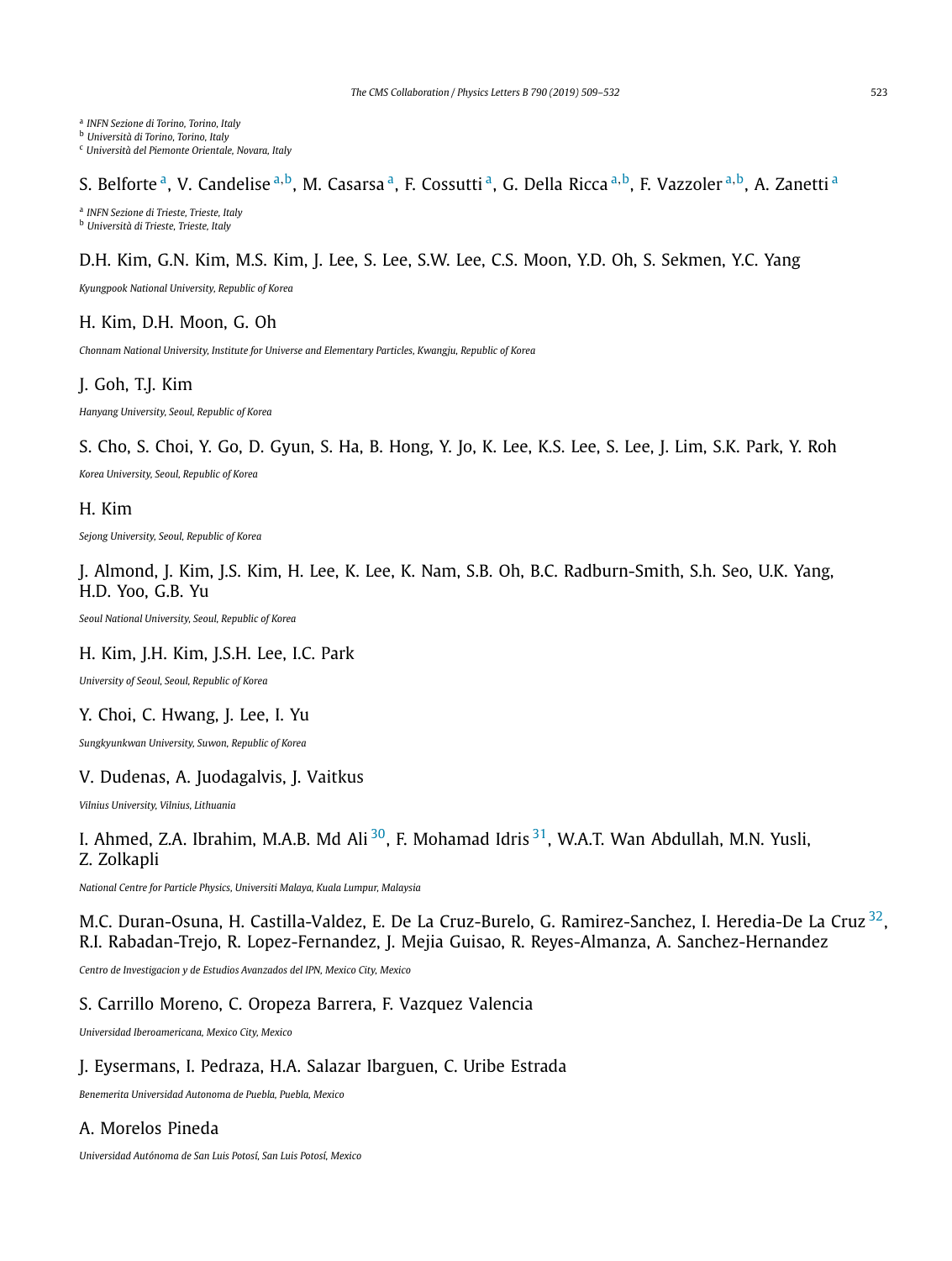### D. Krofcheck

*University of Auckland, Auckland, New Zealand*

#### S. Bheesette, P.H. Butler

*University of Canterbury, Christchurch, New Zealand*

# A. Ahmad, M. Ahmad, M.I. Asghar, Q. Hassan, H.R. Hoorani, A. Saddique, M.A. Shah, M. Shoaib, M. Waqas

*National Centre for Physics, Quaid-I-Azam University, Islamabad, Pakistan*

H. Bialkowska, M. Bluj, B. Boimska, T. Frueboes, M. Górski, M. Kazana, K. Nawrocki, M. Szleper, P. Traczyk, P. Zalewski

*National Centre for Nuclear Research, Swierk, Poland*

K. Bunkowski, A. Byszuk [33](#page-22-0), K. Doroba, A. Kalinowski, M. Konecki, J. Krolikowski, M. Misiura, M. Olszewski, A. Pyskir, M. Walczak

*Institute of Experimental Physics, Faculty of Physics, University of Warsaw, Warsaw, Poland*

P. Bargassa, C. Beirão Da Cruz E Silva, A. Di Francesco, P. Faccioli, B. Galinhas, M. Gallinaro, J. Hollar, N. Leonardo, L. Lloret Iglesias, M.V. Nemallapudi, J. Seixas, G. Strong, O. Toldaiev, D. Vadruccio, J. Varela

*Laboratório de Instrumentação e Física Experimental de Partículas, Lisboa, Portugal*

A. Baginyan, P. Bunin, I. Golutvin, V. Karjavin, V. Korenkov, G. Kozlov, A. Lanev, A. Malakhov, V. Matveev [34](#page-22-0)*,*[35,](#page-22-0) V.V. Mitsyn, P. Moisenz, V. Palichik, V. Perelygin, S. Shmatov, V. Smirnov, V. Trofimov, B.S. Yuldashev <sup>36</sup>, A. Zarubin, V. Zhiltsov

*Joint Institute for Nuclear Research, Dubna, Russia*

V. Golovtsov, Y. Ivanov, V. Kim<sup>[37](#page-22-0)</sup>, E. Kuznetsova<sup>38</sup>, P. Levchenko, V. Murzin, V. Oreshkin, I. Smirnov, D. Sosnov, V. Sulimov, L. Uvarov, S. Vavilov, A. Vorobyev

*Petersburg Nuclear Physics Institute, Gatchina (St. Petersburg), Russia*

Yu. Andreev, A. Dermenev, S. Gninenko, N. Golubev, A. Karneyeu, M. Kirsanov, N. Krasnikov, A. Pashenkov, D. Tlisov, A. Toropin

*Institute for Nuclear Research, Moscow, Russia*

V. Epshteyn, V. Gavrilov, N. Lychkovskaya, V. Popov, I. Pozdnyakov, G. Safronov, A. Spiridonov, A. Stepennov, V. Stolin, M. Toms, E. Vlasov, A. Zhokin

*Institute for Theoretical and Experimental Physics, Moscow, Russia*

# T. Aushev, A. Bylinkin [35](#page-22-0)

*Moscow Institute of Physics and Technology, Moscow, Russia*

R. Chistov  $39$ , M. Danilov  $39$ , P. Parygin, D. Philippov, S. Polikarpov, E. Tarkovskii

*National Research Nuclear University 'Moscow Engineering Physics Institute' (MEPhI), Moscow, Russia*

V. Andreev, M. Azarkin [35,](#page-22-0) I. Dremin [35,](#page-22-0) M. Kirakosyan [35,](#page-22-0) S.V. Rusakov, A. Terkulov

*P.N. Lebedev Physical Institute, Moscow, Russia*

A. Baskakov, A. Belyaev, E. Boos, A. Demiyanov, A. Ershov, A. Gribushin, O. Kodolova, V. Korotkikh, I. Lokhtin, I. Miagkov, S. Obraztsov, S. Petrushanko, V. Savrin, A. Snigirev, I. Vardanyan

*Skobeltsyn Institute of Nuclear Physics, Lomonosov Moscow State University, Moscow, Russia*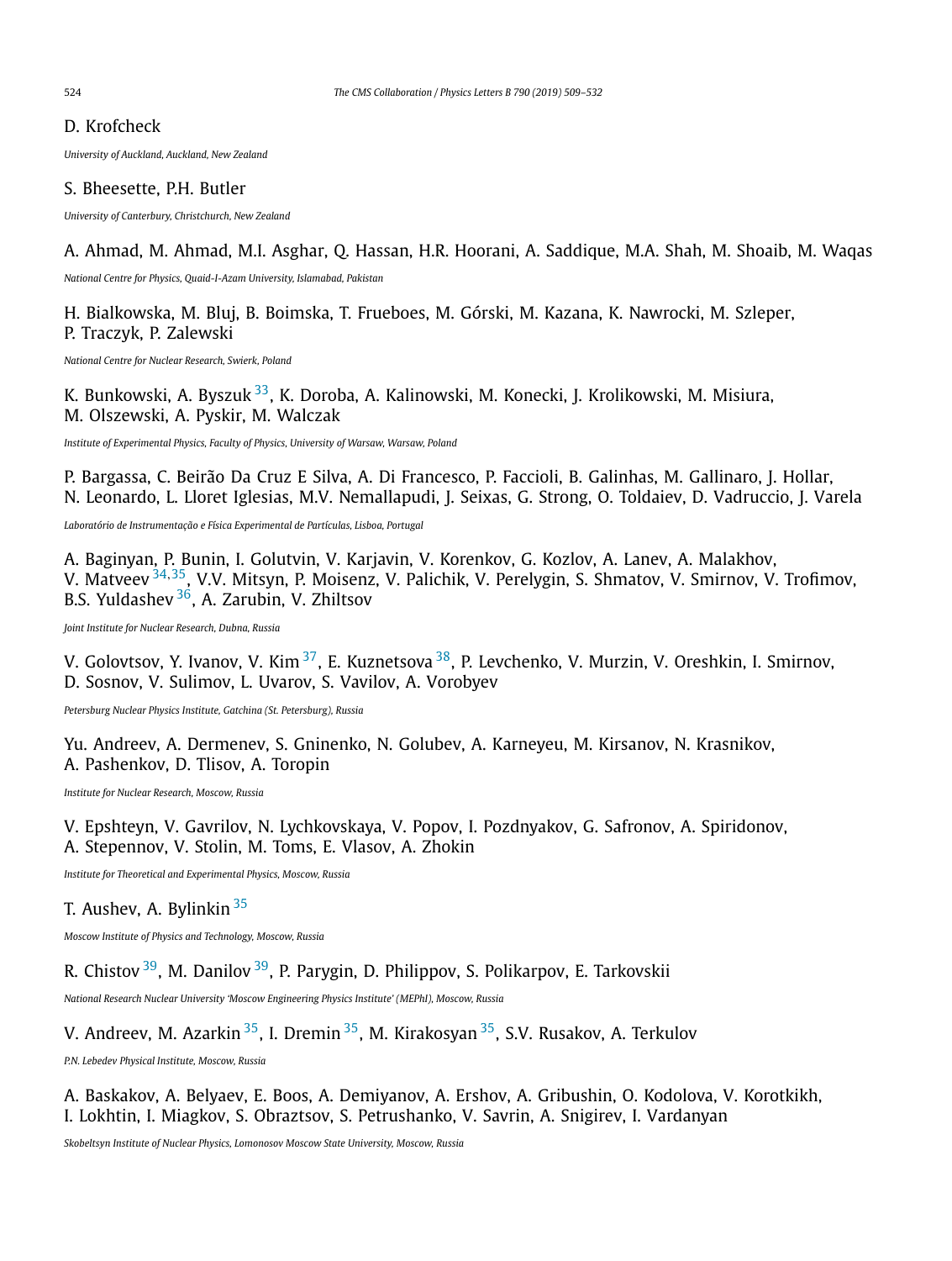# V. Blinov  $40$ , T. Dimova  $40$ , L. Kardapoltsev  $40$ , D. Shtol  $40$ , Y. Skovpen  $40$

*Novosibirsk State University (NSU), Novosibirsk, Russia*

# I. Azhgirey, I. Bayshev, S. Bitioukov, D. Elumakhov, A. Godizov, V. Kachanov, A. Kalinin, D. Konstantinov, P. Mandrik, V. Petrov, R. Ryutin, S. Slabospitskii, A. Sobol, S. Troshin, N. Tyurin, A. Uzunian, A. Volkov

State Research Center of Russian Federation, Institute for High Energy Physics of NRC 'Kurchatov Institute', Protvino, Russia

### A. Babaev

*National Research Tomsk Polytechnic University, Tomsk, Russia*

# P. Adzic [41,](#page-22-0) P. Cirkovic, D. Devetak, M. Dordevic, J. Milosevic

*University of Belgrade, Faculty of Physics and Vinca Institute of Nuclear Sciences, Belgrade, Serbia*

J. Alcaraz Maestre, A. Álvarez Fernández, I. Bachiller, M. Barrio Luna, J.A. Brochero Cifuentes, M. Cerrada, N. Colino, B. De La Cruz, A. Delgado Peris, C. Fernandez Bedoya, J.P. Fernández Ramos, J. Flix, M.C. Fouz, O. Gonzalez Lopez, S. Goy Lopez, J.M. Hernandez, M.I. Josa, D. Moran, A. Pérez-Calero Yzquierdo, J. Puerta Pelayo, I. Redondo, L. Romero, M.S. Soares, A. Triossi

*Centro de Investigaciones Energéticas Medioambientales y Tecnológicas (CIEMAT), Madrid, Spain*

# C. Albajar, J.F. de Trocóniz

*Universidad Autónoma de Madrid, Madrid, Spain*

J. Cuevas, C. Erice, J. Fernandez Menendez, S. Folgueras, I. Gonzalez Caballero, J.R. González Fernández, E. Palencia Cortezon, S. Sanchez Cruz, P. Vischia, J.M. Vizan Garcia

*Universidad de Oviedo, Oviedo, Spain*

I.J. Cabrillo, A. Calderon, B. Chazin Quero, J. Duarte Campderros, M. Fernandez, P.J. Fernández Manteca, A. García Alonso, J. Garcia-Ferrero, G. Gomez, A. Lopez Virto, J. Marco, C. Martinez Rivero, P. Martinez Ruiz del Arbol, F. Matorras, J. Piedra Gomez, C. Prieels, T. Rodrigo, A. Ruiz-Jimeno, L. Scodellaro, N. Trevisani, I. Vila, R. Vilar Cortabitarte

*Instituto de Física de Cantabria (IFCA), CSIC-Universidad de Cantabria, Santander, Spain*

D. Abbaneo, B. Akgun, E. Auffray, P. Baillon, A.H. Ball, D. Barney, J. Bendavid, M. Bianco, A. Bocci, C. Botta, T. Camporesi, M. Cepeda, G. Cerminara, E. Chapon, Y. Chen, G. Cucciati, D. d'Enterria, A. Dabrowski, V. Daponte, A. David, A. De Roeck, N. Deelen, M. Dobson, T. du Pree, M. Dünser, N. Dupont, A. Elliott-Peisert, P. Everaerts, F. Fallavollita<sup>42</sup>, G. Franzoni, J. Fulcher, W. Funk, D. Gigi, A. Gilbert, K. Gill, F. Glege, D. Gulhan, J. Hegeman, V. Innocente, A. Jafari, P. Janot, O. Karacheban [18,](#page-22-0) J. Kieseler, V. Knünz, A. Kornmayer, M. Krammer<sup>1</sup>, C. Lange, P. Lecoq, C. Lourenço, M.T. Lucchini, L. Malgeri, M. Mannelli, F. Meijers, J.A. Merlin, S. Mersi, E. Meschi, P. Milenovic [43,](#page-22-0) F. Moortgat, M. Mulders, H. Neugebauer, J. Ngadiuba, S. Orfanelli, L. Orsini, F. Pantaleo [15,](#page-22-0) L. Pape, E. Perez, M. Peruzzi, A. Petrilli, G. Petrucciani, A. Pfeiffer, M. Pierini, F.M. Pitters, D. Rabady, A. Racz, T. Reis, G. Rolandi [44,](#page-22-0) M. Rovere, H. Sakulin, C. Schäfer, C. Schwick, M. Seidel, M. Selvaggi, A. Sharma, P. Silva, P. Sphicas [45,](#page-22-0) A. Stakia, J. Steggemann, M. Tosi, D. Treille, A. Tsirou, V. Veckalns<sup>46</sup>, M. Verweij, W.D. Zeuner

*CERN, European Organization for Nuclear Research, Geneva, Switzerland*

W. Bertl<sup>†</sup>, L. Caminada<sup>47</sup>, K. Deiters, W. Erdmann, R. Horisberger, Q. Ingram, H.C. Kaestli, D. Kotlinski, U. Langenegger, T. Rohe, S.A. Wiederkehr

*Paul Scherrer Institut, Villigen, Switzerland*

M. Backhaus, L. Bäni, P. Berger, B. Casal, N. Chernyavskaya, G. Dissertori, M. Dittmar, M. Donegà, C. Dorfer, C. Grab, C. Heidegger, D. Hits, J. Hoss, T. Klijnsma, W. Lustermann, M. Marionneau,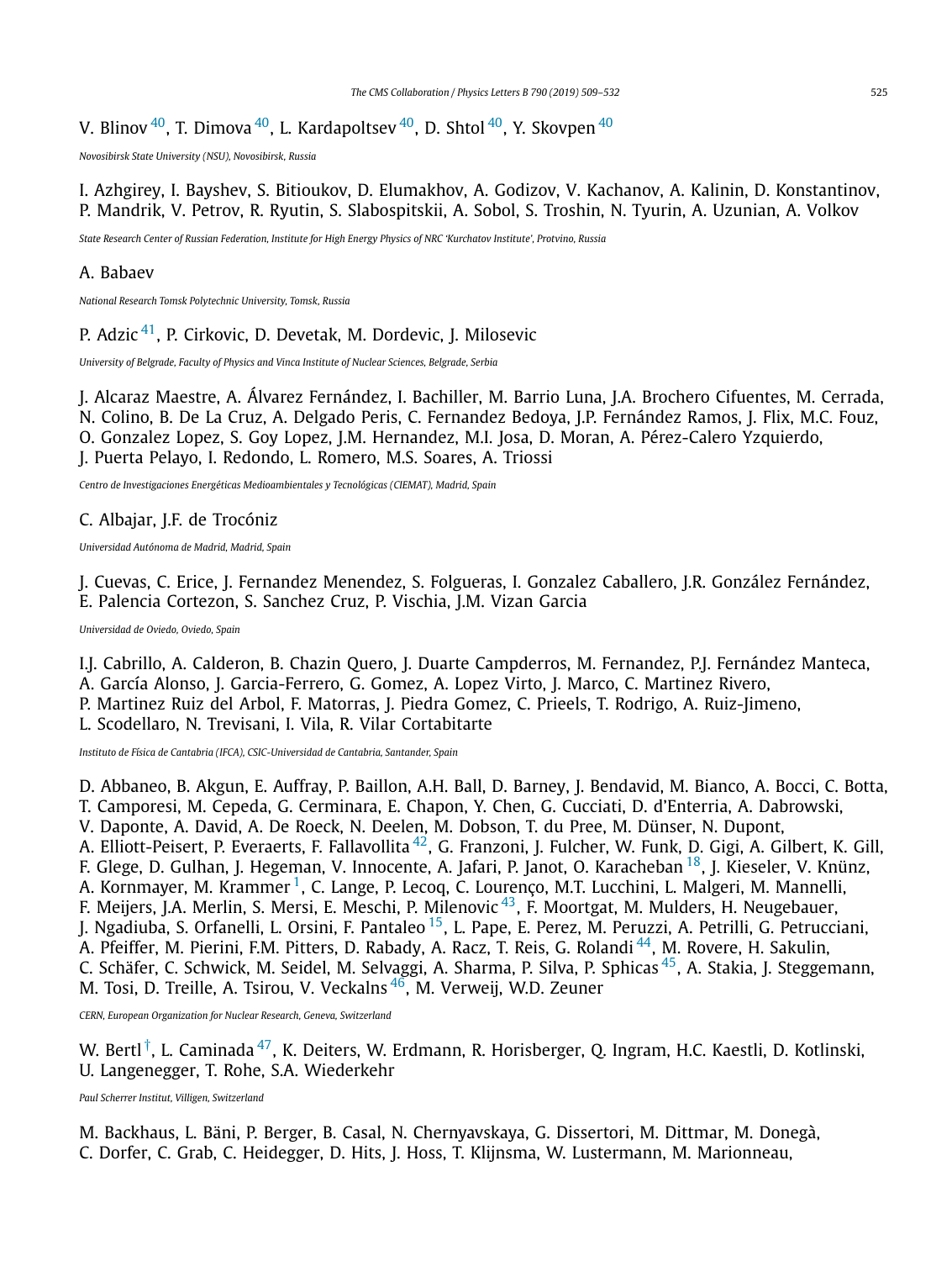M.T. Meinhard, D. Meister, F. Micheli, P. Musella, F. Nessi-Tedaldi, J. Pata, F. Pauss, G. Perrin, L. Perrozzi, M. Quittnat, M. Reichmann, D. Ruini, D.A. Sanz Becerra, M. Schönenberger, L. Shchutska, V.R. Tavolaro, K. Theofilatos, M.L. Vesterbacka Olsson, R. Wallny, D.H. Zhu

*ETH Zurich – Institute for Particle Physics and Astrophysics (IPA), Zurich, Switzerland*

T.K. Aarrestad, C. Amsler<sup>48</sup>, D. Brzhechko, M.F. Canelli, A. De Cosa, R. Del Burgo, S. Donato, C. Galloni, T. Hreus, B. Kilminster, I. Neutelings, D. Pinna, G. Rauco, P. Robmann, D. Salerno, K. Schweiger, C. Seitz, Y. Takahashi, A. Zucchetta

*Universität Zürich, Zurich, Switzerland*

Y.H. Chang, K.y. Cheng, T.H. Doan, Sh. Jain, R. Khurana, C.M. Kuo, W. Lin, A. Pozdnyakov, S.S. Yu

*National Central University, Chung-Li, Taiwan*

P. Chang, Y. Chao, K.F. Chen, P.H. Chen, W.-S. Hou, Arun Kumar, R.-S. Lu, E. Paganis, A. Psallidas, A. Steen, J.f. Tsai

*National Taiwan University (NTU), Taipei, Taiwan*

### B. Asavapibhop, N. Srimanobhas, N. Suwonjandee

*Chulalongkorn University, Faculty of Science, Department of Physics, Bangkok, Thailand*

A. Bat, F. Boran, S. Cerci [49](#page-22-0), S. Damarseckin, Z.S. Demiroglu, C. Dozen, I. Dumanoglu, S. Girgis, G. Gokbulut, Y. Guler, E. Gurpinar, I. Hos <sup>50</sup>, E.E. Kangal [51,](#page-22-0) O. Kara, A. Kayis Topaksu, U. Kiminsu, M. Oglakci, G. Onengut, K. Ozdemir [52,](#page-22-0) S. Ozturk [53,](#page-22-0) D. Sunar Cerci [49,](#page-22-0) B. Tali [49,](#page-22-0) U.G. Tok, S. Turkcapar, I.S. Zorbakir, C. Zorbilmez

*Çukurova University, Physics Department, Science and Art Faculty, Adana, Turkey*

# B. Isildak [54,](#page-22-0) G. Karapinar [55,](#page-22-0) M. Yalvac, M. Zeyrek

*Middle East Technical University, Physics Department, Ankara, Turkey*

# I.O. Atakisi, E. Gülmez, M. Kaya<sup>[56](#page-22-0)</sup>, O. Kaya<sup>57</sup>, S. Tekten, E.A. Yetkin<sup>[58](#page-22-0)</sup>

*Bogazici University, Istanbul, Turkey*

# M.N. Agaras, S. Atay, A. Cakir, K. Cankocak, Y. Komurcu, S. Sen [59](#page-22-0)

*Istanbul Technical University, Istanbul, Turkey*

### B. Grynyov

*Institute for Scintillation Materials of National Academy of Science of Ukraine, Kharkov, Ukraine*

### L. Levchuk

*National Scientific Center, Kharkov Institute of Physics and Technology, Kharkov, Ukraine*

T. Alexander, F. Ball, L. Beck, J.J. Brooke, D. Burns, E. Clement, D. Cussans, O. Davignon, H. Flacher, J. Goldstein, G.P. Heath, H.F. Heath, L. Kreczko, D.M. Newbold [60,](#page-22-0) S. Paramesvaran, B. Penning, T. Sakuma, D. Smith, V.J. Smith, J. Taylor

*University of Bristol, Bristol, United Kingdom*

A. Belyaev <sup>61</sup>, C. Brew, R.M. Brown, D. Cieri, D.J.A. Cockerill, J.A. Coughlan, K. Harder, S. Harper, J. Linacre, E. Olaiya, D. Petyt, C.H. Shepherd-Themistocleous, A. Thea, I.R. Tomalin, T. Williams, W.J. Womersley

*Rutherford Appleton Laboratory, Didcot, United Kingdom*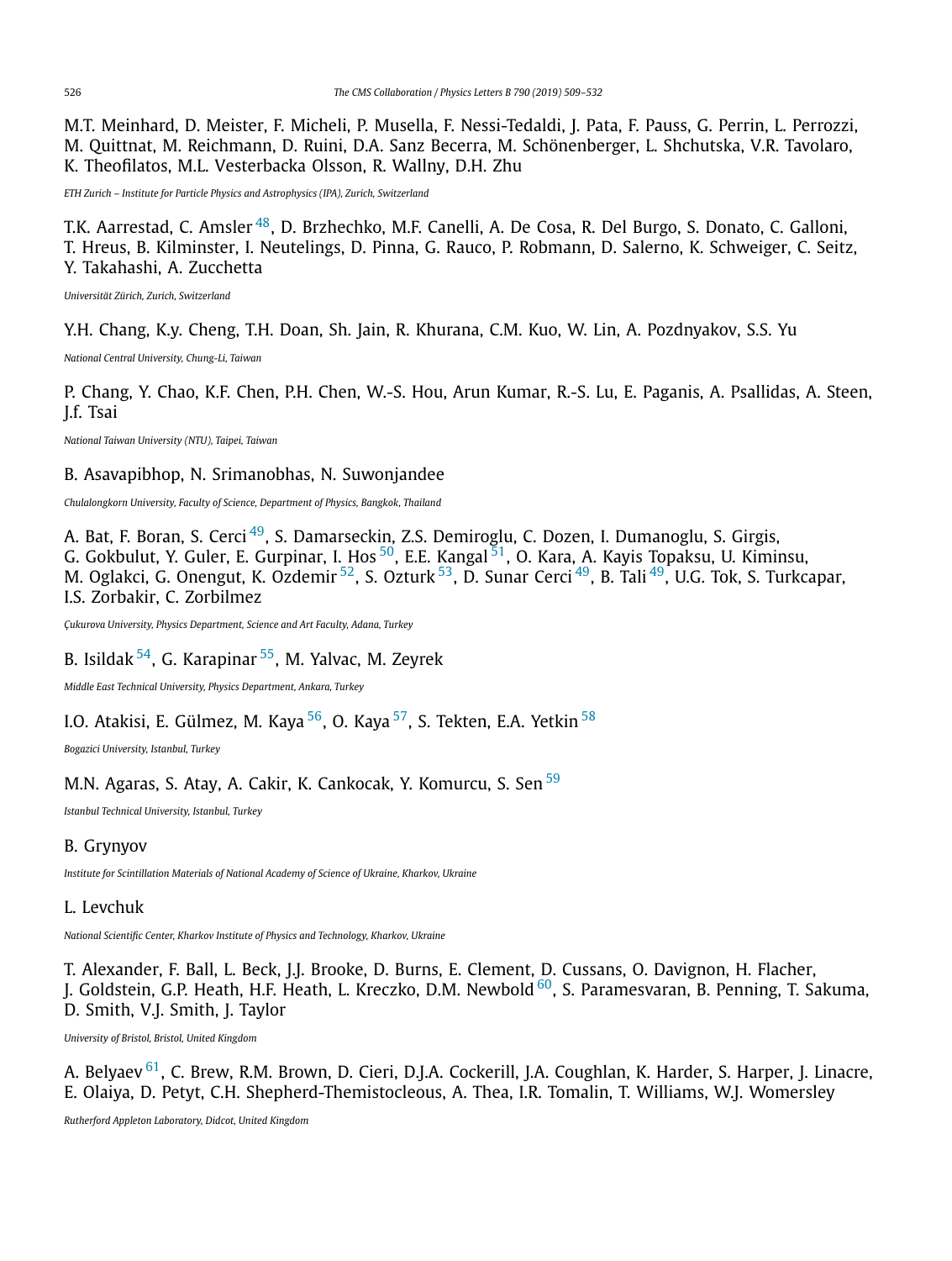G. Auzinger, R. Bainbridge, P. Bloch, J. Borg, S. Breeze, O. Buchmuller, A. Bundock, S. Casasso, D. Colling, L. Corpe, P. Dauncey, G. Davies, M. Della Negra, R. Di Maria, Y. Haddad, G. Hall, G. Iles, T. James, M. Komm, C. Laner, L. Lyons, A.-M. Magnan, S. Malik, A. Martelli, J. Nash <sup>[62](#page-23-0)</sup>, A. Nikitenko <sup>6</sup>, V. Palladino, M. Pesaresi, A. Richards, A. Rose, E. Scott, C. Seez, A. Shtipliyski, T. Strebler, S. Summers, A. Tapper, K. Uchida, M. Vazquez Acosta <sup>63</sup>, T. Virdee <sup>15</sup>, N. Wardle, D. Winterbottom, J. Wright, S.C. Zenz

*Imperial College, London, United Kingdom*

# J.E. Cole, P.R. Hobson, A. Khan, P. Kyberd, C.K. Mackay, A. Morton, I.D. Reid, L. Teodorescu, S. Zahid

*Brunel University, Uxbridge, United Kingdom*

# A. Borzou, K. Call, J. Dittmann, K. Hatakeyama, H. Liu, N. Pastika, C. Smith

*Baylor University, Waco, USA*

### R. Bartek, A. Dominguez

*Catholic University of America, Washington DC, USA*

# A. Buccilli, S.I. Cooper, C. Henderson, P. Rumerio, C. West

*The University of Alabama, Tuscaloosa, USA*

D. Arcaro, T. Bose, D. Gastler, D. Rankin, C. Richardson, J. Rohlf, L. Sulak, D. Zou

*Boston University, Boston, USA*

G. Benelli, X. Coubez, D. Cutts, M. Hadley, J. Hakala, U. Heintz, J.M. Hogan <sup>64</sup>, K.H.M. Kwok, E. Laird, G. Landsberg, J. Lee, Z. Mao, M. Narain, J. Pazzini, S. Piperov, S. Sagir, R. Syarif, D. Yu

*Brown University, Providence, USA*

R. Band, C. Brainerd, R. Breedon, D. Burns, M. Calderon De La Barca Sanchez, M. Chertok, J. Conway, R. Conway, P.T. Cox, R. Erbacher, C. Flores, G. Funk, W. Ko, R. Lander, C. Mclean, M. Mulhearn, D. Pellett, J. Pilot, S. Shalhout, M. Shi, D. Stolp, D. Taylor, K. Tos, M. Tripathi, Z. Wang, F. Zhang

*University of California, Davis, Davis, USA*

M. Bachtis, C. Bravo, R. Cousins, A. Dasgupta, A. Florent, J. Hauser, M. Ignatenko, N. Mccoll, S. Regnard, D. Saltzberg, C. Schnaible, V. Valuev

*University of California, Los Angeles, USA*

E. Bouvier, K. Burt, R. Clare, J.W. Gary, S.M.A. Ghiasi Shirazi, G. Hanson, G. Karapostoli, E. Kennedy, F. Lacroix, O.R. Long, M. Olmedo Negrete, M.I. Paneva, W. Si, L. Wang, H. Wei, S. Wimpenny, B.R. Yates

*University of California, Riverside, Riverside, USA*

J.G. Branson, S. Cittolin, M. Derdzinski, R. Gerosa, D. Gilbert, B. Hashemi, A. Holzner, D. Klein, G. Kole, V. Krutelyov, J. Letts, M. Masciovecchio, D. Olivito, S. Padhi, M. Pieri, M. Sani, V. Sharma, S. Simon, M. Tadel, A. Vartak, S. Wasserbaech <sup>[65](#page-23-0)</sup>, J. Wood, F. Würthwein, A. Yagil, G. Zevi Della Porta

*University of California, San Diego, La Jolla, USA*

N. Amin, R. Bhandari, J. Bradmiller-Feld, C. Campagnari, M. Citron, A. Dishaw, V. Dutta, M. Franco Sevilla, L. Gouskos, R. Heller, J. Incandela, A. Ovcharova, H. Qu, J. Richman, D. Stuart, I. Suarez, S. Wang, J. Yoo

*University of California, Santa Barbara – Department of Physics, Santa Barbara, USA*

D. Anderson, A. Bornheim, J. Bunn, J.M. Lawhorn, H.B. Newman, T.Q. Nguyen, M. Spiropulu, J.R. Vlimant, R. Wilkinson, S. Xie, Z. Zhang, R.Y. Zhu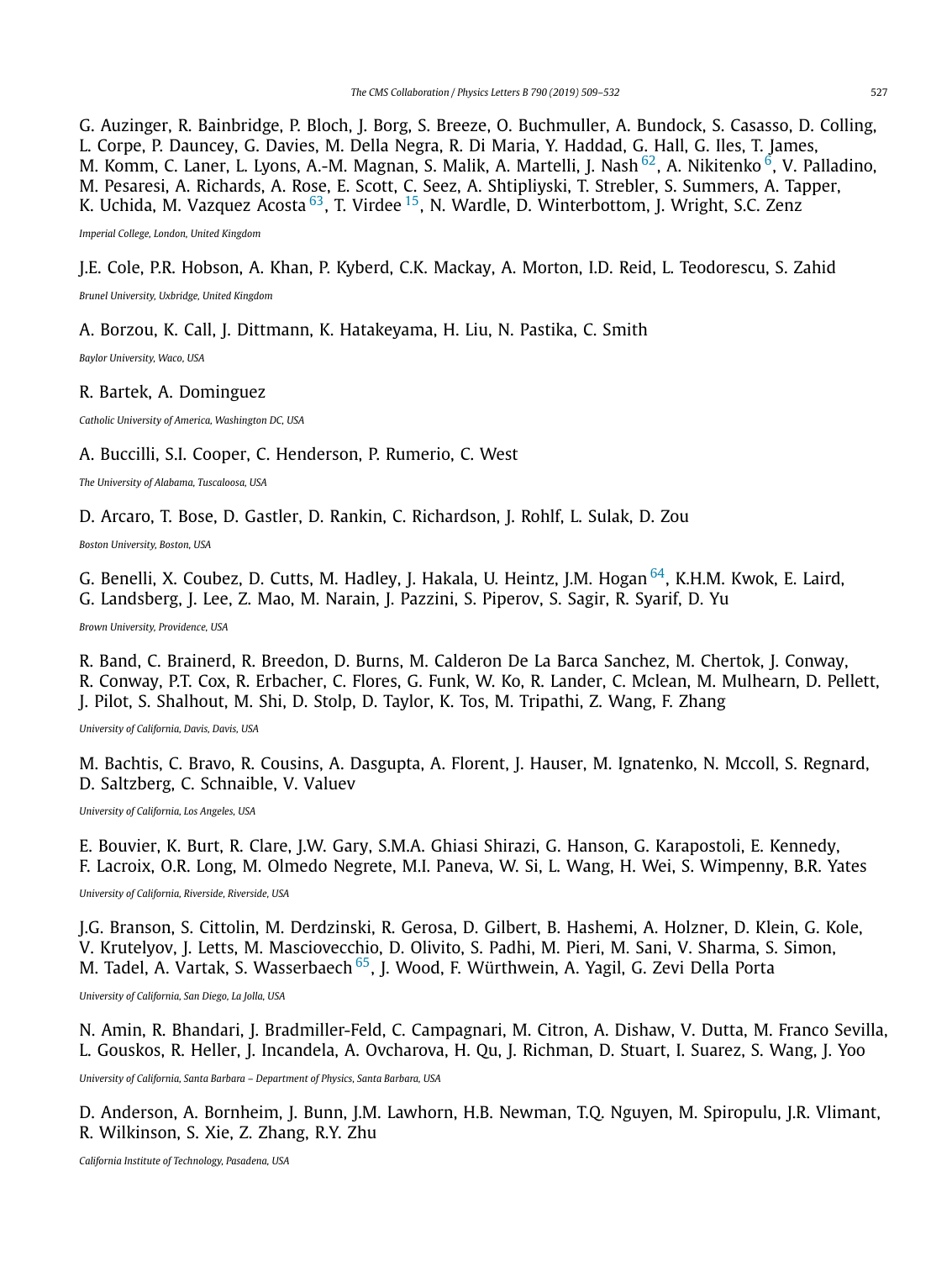# M.B. Andrews, T. Ferguson, T. Mudholkar, M. Paulini, M. Sun, I. Vorobiev, M. Weinberg

*Carnegie Mellon University, Pittsburgh, USA*

J.P. Cumalat, W.T. Ford, F. Jensen, A. Johnson, M. Krohn, S. Leontsinis, E. MacDonald, T. Mulholland, K. Stenson, K.A. Ulmer, S.R. Wagner

*University of Colorado Boulder, Boulder, USA*

J. Alexander, J. Chaves, Y. Cheng, J. Chu, A. Datta, K. Mcdermott, N. Mirman, J.R. Patterson, D. Quach, A. Rinkevicius, A. Ryd, L. Skinnari, L. Soffi, S.M. Tan, Z. Tao, J. Thom, J. Tucker, P. Wittich, M. Zientek

*Cornell University, Ithaca, USA*

S. Abdullin, M. Albrow, M. Alyari, G. Apollinari, A. Apresyan, A. Apyan, S. Banerjee, L.A.T. Bauerdick, A. Beretvas, J. Berryhill, P.C. Bhat, G. Bolla<sup>†</sup>, K. Burkett, J.N. Butler, A. Canepa, G.B. Cerati, H.W.K. Cheung, F. Chlebana, M. Cremonesi, J. Duarte, V.D. Elvira, J. Freeman, Z. Gecse, E. Gottschalk, L. Gray, D. Green, S. Grünendahl, O. Gutsche, J. Hanlon, R.M. Harris, S. Hasegawa, J. Hirschauer, Z. Hu, B. Jayatilaka, S. Jindariani, M. Johnson, U. Joshi, B. Klima, M.J. Kortelainen, B. Kreis, S. Lammel, D. Lincoln, R. Lipton, M. Liu, T. Liu, J. Lykken, K. Maeshima, N. Magini, J.M. Marraffino, D. Mason, P. McBride, P. Merkel, S. Mrenna, S. Nahn, V. O'Dell, K. Pedro, C. Pena, O. Prokofyev, G. Rakness, L. Ristori, A. Savoy-Navarro <sup>66</sup>, B. Schneider, E. Sexton-Kennedy, A. Soha, W.J. Spalding, L. Spiegel, S. Stoynev, J. Strait, N. Strobbe, L. Taylor, S. Tkaczyk, N.V. Tran, L. Uplegger, E.W. Vaandering, C. Vernieri, M. Verzocchi, R. Vidal, M. Wang, H.A. Weber, A. Whitbeck, W. Wu

*Fermi National Accelerator Laboratory, Batavia, USA*

D. Acosta, P. Avery, P. Bortignon, D. Bourilkov, A. Brinkerhoff, A. Carnes, M. Carver, D. Curry, R.D. Field, S.V. Gleyzer, B.M. Joshi, J. Konigsberg, A. Korytov, P. Ma, K. Matchev, H. Mei, G. Mitselmakher, K. Shi, D. Sperka, L. Thomas, J. Wang, S. Wang

*University of Florida, Gainesville, USA*

Y.R. Joshi, S. Linn

*Florida International University, Miami, USA*

A. Ackert, T. Adams, A. Askew, S. Hagopian, V. Hagopian, K.F. Johnson, T. Kolberg, G. Martinez, T. Perry, H. Prosper, A. Saha, A. Santra, V. Sharma, R. Yohay

*Florida State University, Tallahassee, USA*

M.M. Baarmand, V. Bhopatkar, S. Colafranceschi, M. Hohlmann, D. Noonan, T. Roy, F. Yumiceva

*Florida Institute of Technology, Melbourne, USA*

M.R. Adams, L. Apanasevich, D. Berry, R.R. Betts, R. Cavanaugh, X. Chen, S. Dittmer, O. Evdokimov, C.E. Gerber, D.A. Hangal, D.J. Hofman, K. Jung, J. Kamin, C. Mills, I.D. Sandoval Gonzalez, M.B. Tonjes, N. Varelas, H. Wang, Z. Wu, J. Zhang

*University of Illinois at Chicago (UIC), Chicago, USA*

B. Bilki [67,](#page-23-0) W. Clarida, K. Dilsiz [68,](#page-23-0) S. Durgut, R.P. Gandrajula, M. Haytmyradov, V. Khristenko, J.-P. Merlo, H. Mermerkaya  $^{69}$ , A. Mestvirishvili, A. Moeller, J. Nachtman, H. Ogul  $^{70}$  $^{70}$  $^{70}$ , Y. Onel, F. Ozok  $^{71}$ , A. Penzo, C. Snyder, E. Tiras, J. Wetzel

*The University of Iowa, Iowa City, USA*

B. Blumenfeld, A. Cocoros, N. Eminizer, D. Fehling, L. Feng, A.V. Gritsan, W.T. Hung, P. Maksimovic, J. Roskes, U. Sarica, M. Swartz, M. Xiao, C. You

*Johns Hopkins University, Baltimore, USA*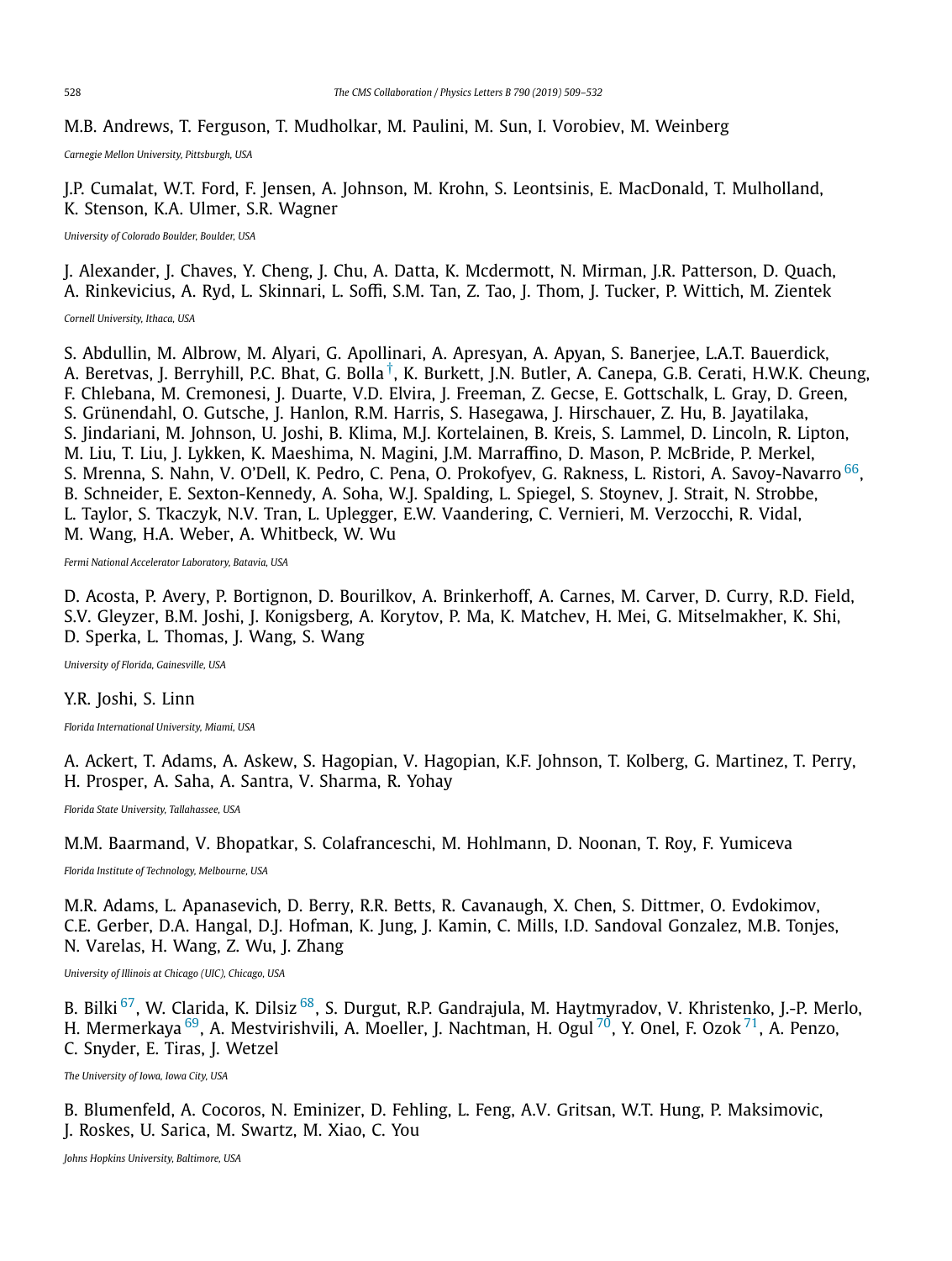A. Al-bataineh, P. Baringer, A. Bean, S. Boren, J. Bowen, J. Castle, S. Khalil, A. Kropivnitskaya, D. Majumder, W. Mcbrayer, M. Murray, C. Rogan, S. Sanders, E. Schmitz, J.D. Tapia Takaki, Q. Wang

*The University of Kansas, Lawrence, USA*

A. Ivanov, K. Kaadze, Y. Maravin, A. Modak, A. Mohammadi, L.K. Saini, N. Skhirtladze

*Kansas State University, Manhattan, USA*

F. Rebassoo, D. Wright

*Lawrence Livermore National Laboratory, Livermore, USA*

A. Baden, O. Baron, A. Belloni, S.C. Eno, Y. Feng, C. Ferraioli, N.J. Hadley, S. Jabeen, G.Y. Jeng, R.G. Kellogg, J. Kunkle, A.C. Mignerey, F. Ricci-Tam, Y.H. Shin, A. Skuja, S.C. Tonwar

*University of Maryland, College Park, USA*

D. Abercrombie, B. Allen, V. Azzolini, R. Barbieri, A. Baty, G. Bauer, R. Bi, S. Brandt, W. Busza, I.A. Cali, M. D'Alfonso, Z. Demiragli, G. Gomez Ceballos, M. Goncharov, P. Harris, D. Hsu, M. Hu, Y. Iiyama, G.M. Innocenti, M. Klute, D. Kovalskyi, Y.-J. Lee, A. Levin, P.D. Luckey, B. Maier, A.C. Marini, C. Mcginn, C. Mironov, S. Narayanan, X. Niu, C. Paus, C. Roland, G. Roland, G.S.F. Stephans, K. Sumorok, K. Tatar, D. Velicanu, J. Wang, T.W. Wang, B. Wyslouch, S. Zhaozhong

*Massachusetts Institute of Technology, Cambridge, USA*

A.C. Benvenuti, R.M. Chatterjee, A. Evans, P. Hansen, S. Kalafut, Y. Kubota, Z. Lesko, J. Mans, S. Nourbakhsh, N. Ruckstuhl, R. Rusack, J. Turkewitz, M.A. Wadud

*University of Minnesota, Minneapolis, USA*

# J.G. Acosta, S. Oliveros

*University of Mississippi, Oxford, USA*

E. Avdeeva, K. Bloom, D.R. Claes, C. Fangmeier, F. Golf, R. Gonzalez Suarez, R. Kamalieddin, I. Kravchenko, J. Monroy, J.E. Siado, G.R. Snow, B. Stieger

*University of Nebraska-Lincoln, Lincoln, USA*

A. Godshalk, C. Harrington, I. Iashvili, A. Kharchilava, D. Nguyen, A. Parker, S. Rappoccio, B. Roozbahani

*State University of New York at Buffalo, Buffalo, USA*

E. Barberis, C. Freer, A. Hortiangtham, A. Massironi, D.M. Morse, T. Orimoto, R. Teixeira De Lima, T. Wamorkar, B. Wang, A. Wisecarver, D. Wood

*Northeastern University, Boston, USA*

S. Bhattacharya, O. Charaf, K.A. Hahn, N. Mucia, N. Odell, M.H. Schmitt, K. Sung, M. Trovato, M. Velasco

*Northwestern University, Evanston, USA*

R. Bucci, N. Dev, M. Hildreth, K. Hurtado Anampa, C. Jessop, D.J. Karmgard, N. Kellams, K. Lannon, W. Li, N. Loukas, N. Marinelli, F. Meng, C. Mueller, Y. Musienko <sup>34</sup>, M. Planer, A. Reinsvold, R. Ruchti, P. Siddireddy, G. Smith, S. Taroni, M. Wayne, A. Wightman, M. Wolf, A. Woodard

*University of Notre Dame, Notre Dame, USA*

J. Alimena, L. Antonelli, B. Bylsma, L.S. Durkin, S. Flowers, B. Francis, A. Hart, C. Hill, W. Ji, T.Y. Ling, W. Luo, B.L. Winer, H.W. Wulsin

*The Ohio State University, Columbus, USA*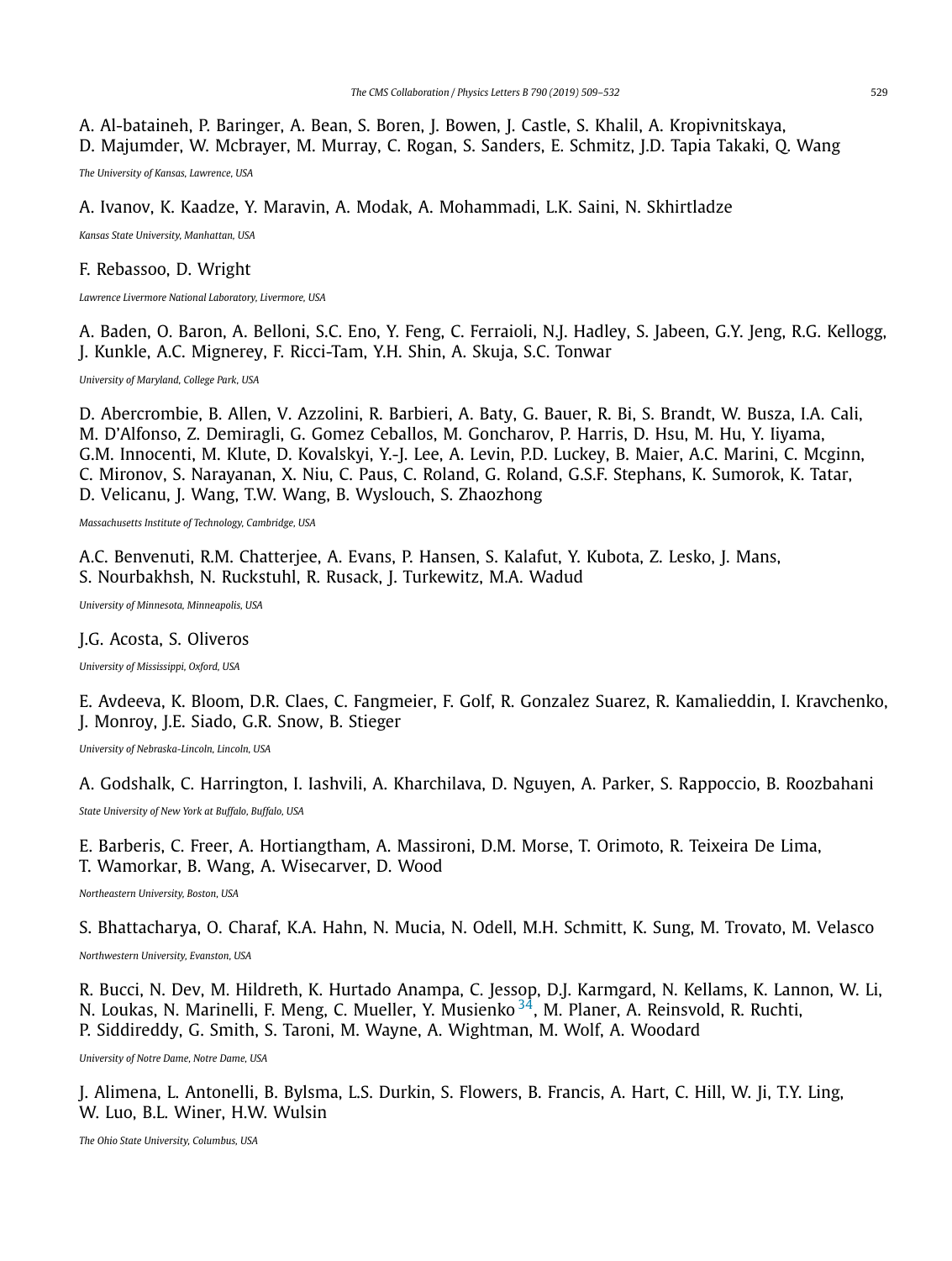S. Cooperstein, P. Elmer, J. Hardenbrook, P. Hebda, S. Higginbotham, A. Kalogeropoulos, D. Lange, J. Luo, D. Marlow, K. Mei, I. Ojalvo, J. Olsen, C. Palmer, P. Piroué, J. Salfeld-Nebgen, D. Stickland, C. Tully

*Princeton University, Princeton, USA*

### S. Malik, S. Norberg

*University of Puerto Rico, Mayaguez, USA*

A. Barker, V.E. Barnes, S. Das, L. Gutay, M. Jones, A.W. Jung, A. Khatiwada, D.H. Miller, N. Neumeister, C.C. Peng, H. Qiu, J.F. Schulte, J. Sun, F. Wang, R. Xiao, W. Xie

*Purdue University, West Lafayette, USA*

### T. Cheng, J. Dolen, N. Parashar

*Purdue University Northwest, Hammond, USA*

Z. Chen, K.M. Ecklund, S. Freed, F.J.M. Geurts, M. Guilbaud, M. Kilpatrick, W. Li, B. Michlin, B.P. Padley, J. Roberts, J. Rorie, W. Shi, Z. Tu, J. Zabel, A. Zhang

*Rice University, Houston, USA*

A. Bodek, P. de Barbaro, R. Demina, Y.t. Duh, J.L. Dulemba, C. Fallon, T. Ferbel, M. Galanti, A. Garcia-Bellido, J. Han, O. Hindrichs, A. Khukhunaishvili, K.H. Lo, P. Tan, R. Taus, M. Verzetti

*University of Rochester, Rochester, USA*

A. Agapitos, J.P. Chou, Y. Gershtein, T.A. Gómez Espinosa, E. Halkiadakis, M. Heindl, E. Hughes, S. Kaplan, R. Kunnawalkam Elayavalli, S. Kyriacou, A. Lath, R. Montalvo, K. Nash, M. Osherson, H. Saka, S. Salur, S. Schnetzer, D. Sheffield, S. Somalwar, R. Stone, S. Thomas, P. Thomassen, M. Walker

*Rutgers, The State University of New Jersey, Piscataway, USA*

A.G. Delannoy, J. Heideman, G. Riley, K. Rose, S. Spanier, K. Thapa

*University of Tennessee, Knoxville, USA*

O. Bouhali [72,](#page-23-0) A. Castaneda Hernandez [72,](#page-23-0) A. Celik, M. Dalchenko, M. De Mattia, A. Delgado, S. Dildick, R. Eusebi, J. Gilmore, T. Huang, T. Kamon [73,](#page-23-0) R. Mueller, Y. Pakhotin, R. Patel, A. Perloff, L. Perniè, D. Rathjens, A. Safonov, A. Tatarinov

*Texas A&M University, College Station, USA*

N. Akchurin, J. Damgov, F. De Guio, P.R. Dudero, J. Faulkner, S. Kunori, K. Lamichhane, S.W. Lee, T. Mengke, S. Muthumuni, T. Peltola, S. Undleeb, I. Volobouev, Z. Wang

*Texas Tech University, Lubbock, USA*

S. Greene, A. Gurrola, R. Janjam, W. Johns, A. Melo, H. Ni, K. Padeken, J.D. Ruiz Alvarez, P. Sheldon, S. Tuo, J. Velkovska, Q. Xu

*Vanderbilt University, Nashville, USA*

M.W. Arenton, P. Barria, B. Cox, R. Hirosky, M. Joyce, A. Ledovskoy, H. Li, C. Neu, T. Sinthuprasith, Y. Wang, E. Wolfe, F. Xia

*University of Virginia, Charlottesville, USA*

# R. Harr, P.E. Karchin, N. Poudyal, J. Sturdy, P. Thapa, S. Zaleski

*Wayne State University, Detroit, USA*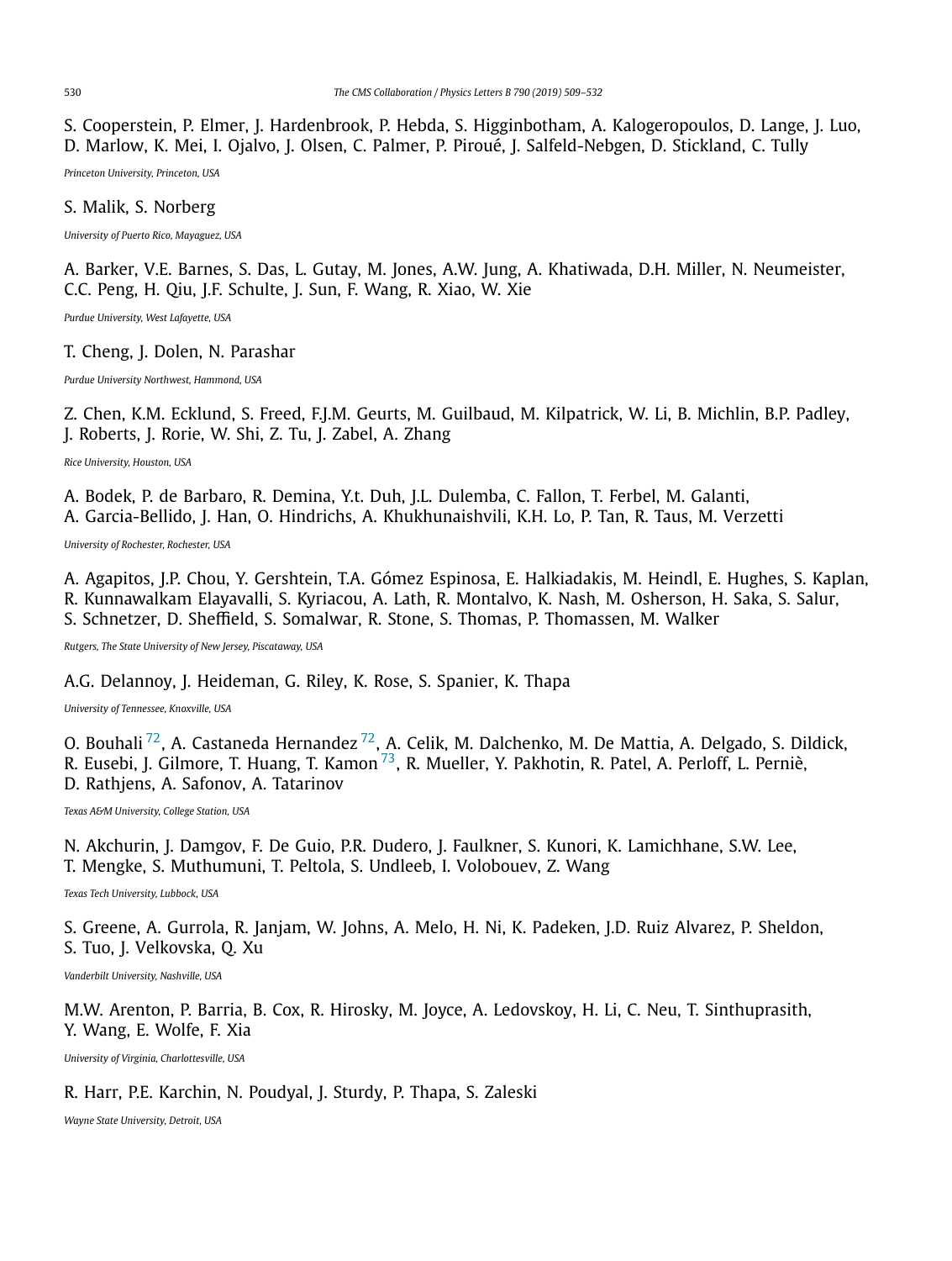# <span id="page-22-0"></span>M. Brodski, J. Buchanan, C. Caillol, D. Carlsmith, S. Dasu, L. Dodd, S. Duric, B. Gomber, M. Grothe, M. Herndon, A. Hervé, U. Hussain, P. Klabbers, A. Lanaro, A. Levine, K. Long, R. Loveless, T. Ruggles, A. Savin, N. Smith, W.H. Smith, N. Woods

*University of Wisconsin – Madison, Madison, WI, USA*

- † Deceased.
- Also at Vienna University of Technology, Vienna, Austria.
- Also at IRFU, CEA, Université Paris-Saclay, Gif-sur-Yvette, France.
- Also at Universidade Estadual de Campinas, Campinas, Brazil.
- Also at Federal University of Rio Grande do Sul, Porto Alegre, Brazil.
- Also at Université Libre de Bruxelles, Bruxelles, Belgium.
- Also at Institute for Theoretical and Experimental Physics, Moscow, Russia.
- Also at Joint Institute for Nuclear Research, Dubna, Russia.
- <sup>8</sup> Also at Suez University, Suez, Egypt.<br><sup>9</sup> Navy at Pritish University in Frunt 6
- Now at British University in Egypt, Cairo, Egypt.
- Also at Fayoum University, El-Fayoum, Egypt.
- <sup>11</sup> Also at Department of Physics, King Abdulaziz University, Jeddah, Saudi Arabia.<br><sup>12</sup> Also at Université de Haute Alsace Mulhouse Erance
- <sup>12</sup> Also at Université de Haute Alsace, Mulhouse, France.<br><sup>13</sup> Also et Slabeltaur Institute of Nuelese Physics, Lamon
- Also at Skobeltsyn Institute of Nuclear Physics, Lomonosov Moscow State University, Moscow, Russia.
- Also at Tbilisi State University, Tbilisi, Georgia.
- Also at CERN, European Organization for Nuclear Research, Geneva, Switzerland.
- Also at RWTH Aachen University, III. Physikalisches Institut A, Aachen, Germany.
- <sup>17</sup> Also at University of Hamburg, Hamburg, Germany.<br><sup>18</sup> Also at Prandephurg University of Technology, Cottl
- Also at Brandenburg University of Technology, Cottbus, Germany.
- <sup>19</sup> Also at Institute of Nuclear Research ATOMKI, Debrecen, Hungary.
- <sup>20</sup> Also at MTA-ELTE Lendület CMS Particle and Nuclear Physics Group, Eötvös Loránd University, Budapest, Hungary.
- Also at Institute of Physics, University of Debrecen, Debrecen, Hungary.
- Also at Indian Institute of Technology Bhubaneswar, Bhubaneswar, India.
- Also at Institute of Physics, Bhubaneswar, India.
- Also at Shoolini University, Solan, India.
- Also at University of Visva-Bharati, Santiniketan, India.
- Also at Isfahan University of Technology, Isfahan, Iran.
- <sup>27</sup> Also at Plasma Physics Research Center, Science and Research Branch, Islamic Azad University, Tehran, Iran.
- Also at Università degli Studi di Siena, Siena, Italy.
- Also at INFN Sezione di Milano-Bicocca *<sup>a</sup>*, Università di Milano-Bicocca *<sup>b</sup>* , Milano, Italy.
- <sup>30</sup> Also at International Islamic University of Malaysia, Kuala Lumpur, Malaysia.
- Also at Malaysian Nuclear Agency, MOSTI, Kajang, Malaysia.
- Also at Consejo Nacional de Ciencia y Tecnología, Mexico city, Mexico.
- <sup>33</sup> Also at Warsaw University of Technology, Institute of Electronic Systems, Warsaw, Poland.
- Also at Institute for Nuclear Research, Moscow, Russia.
- Now at National Research Nuclear University 'Moscow Engineering Physics Institute' (MEPhI), Moscow, Russia.
- <sup>36</sup> Also at Institute of Nuclear Physics of the Uzbekistan Academy of Sciences, Tashkent, Uzbekistan.
- <sup>37</sup> Also at St. Petersburg State Polytechnical University, St. Petersburg, Russia.
- Also at University of Florida, Gainesville, USA.
- Also at P.N. Lebedev Physical Institute, Moscow, Russia.
- Also at Budker Institute of Nuclear Physics, Novosibirsk, Russia.
- Also at Faculty of Physics, University of Belgrade, Belgrade, Serbia.
- <sup>42</sup> Also at INFN Sezione di Pavia<sup>*a*</sup>, Università di Pavia<sup>*b*</sup>, Pavia, Italy.
- 43 Also at University of Belgrade, Faculty of Physics and Vinca Institute of Nuclear Sciences, Belgrade, Serbia.
- Also at Scuola Normale e Sezione dell'INFN, Pisa, Italy.
- Also at National and Kapodistrian University of Athens, Athens, Greece.
- Also at Riga Technical University, Riga, Latvia.
- Also at Universität Zürich, Zurich, Switzerland.
- Also at Stefan Meyer Institute for Subatomic Physics (SMI), Vienna, Austria.
- Also at Adiyaman University, Adiyaman, Turkey.
- Also at Istanbul Aydin University, Istanbul, Turkey.
- Also at Mersin University, Mersin, Turkey.
- Also at Piri Reis University, Istanbul, Turkey.
- Also at Gaziosmanpasa University, Tokat, Turkey.
- Also at Ozyegin University, Istanbul, Turkey.
- Also at Izmir Institute of Technology, Izmir, Turkey.
- Also at Marmara University, Istanbul, Turkey.
- Also at Kafkas University, Kars, Turkey.
- Also at Istanbul Bilgi University, Istanbul, Turkey.
- Also at Hacettepe University, Ankara, Turkey.
- Also at Rutherford Appleton Laboratory, Didcot, United Kingdom.
- Also at School of Physics and Astronomy, University of Southampton, Southampton, United Kingdom.